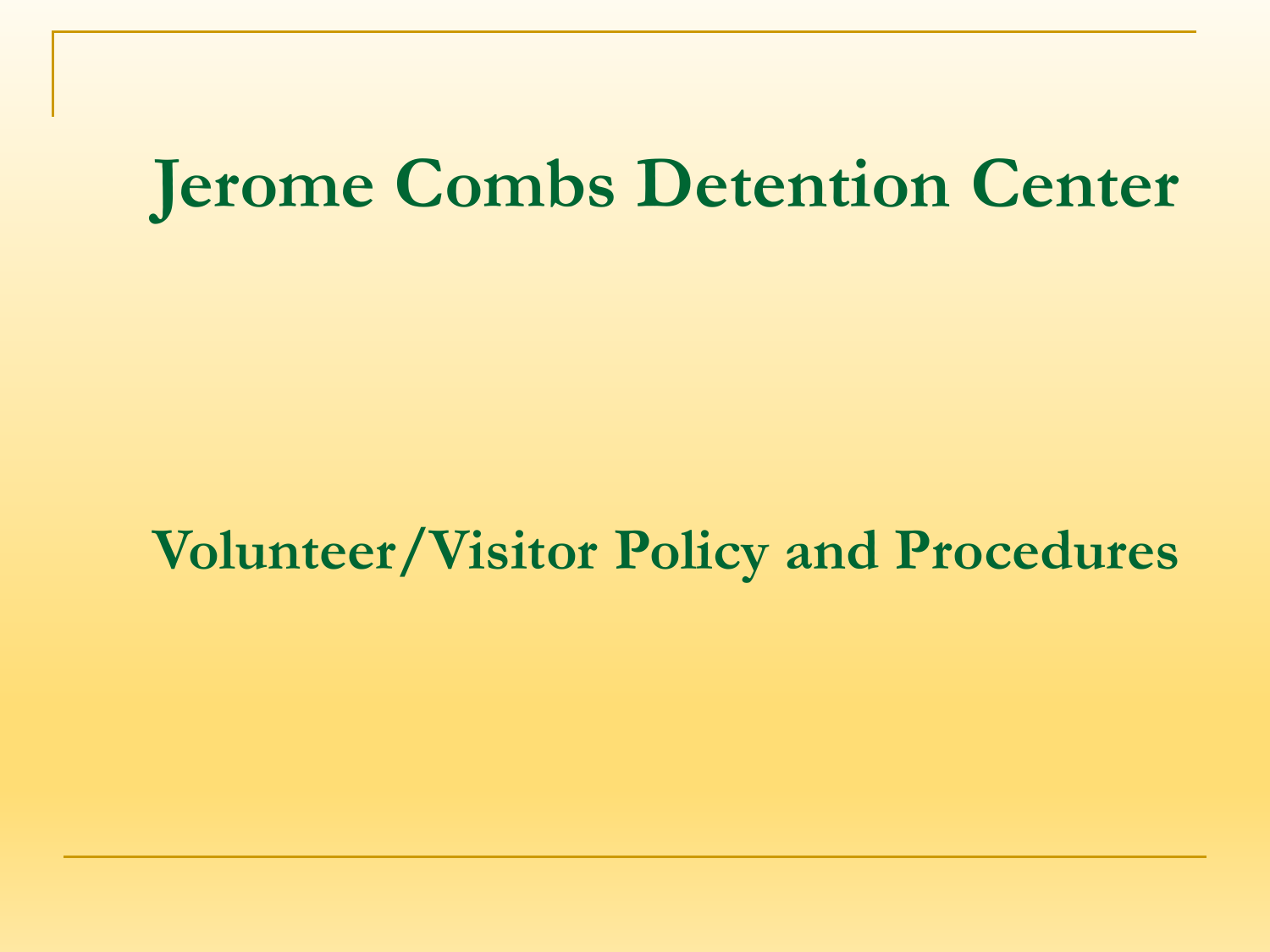# **Authority**

■ The Chief of Corrections adopts this policy pursuant to the authority contained in Chapter 730 of the Illinois Compiled Statutes, Illinois County Jail Standards and the American Correctional Association Standards.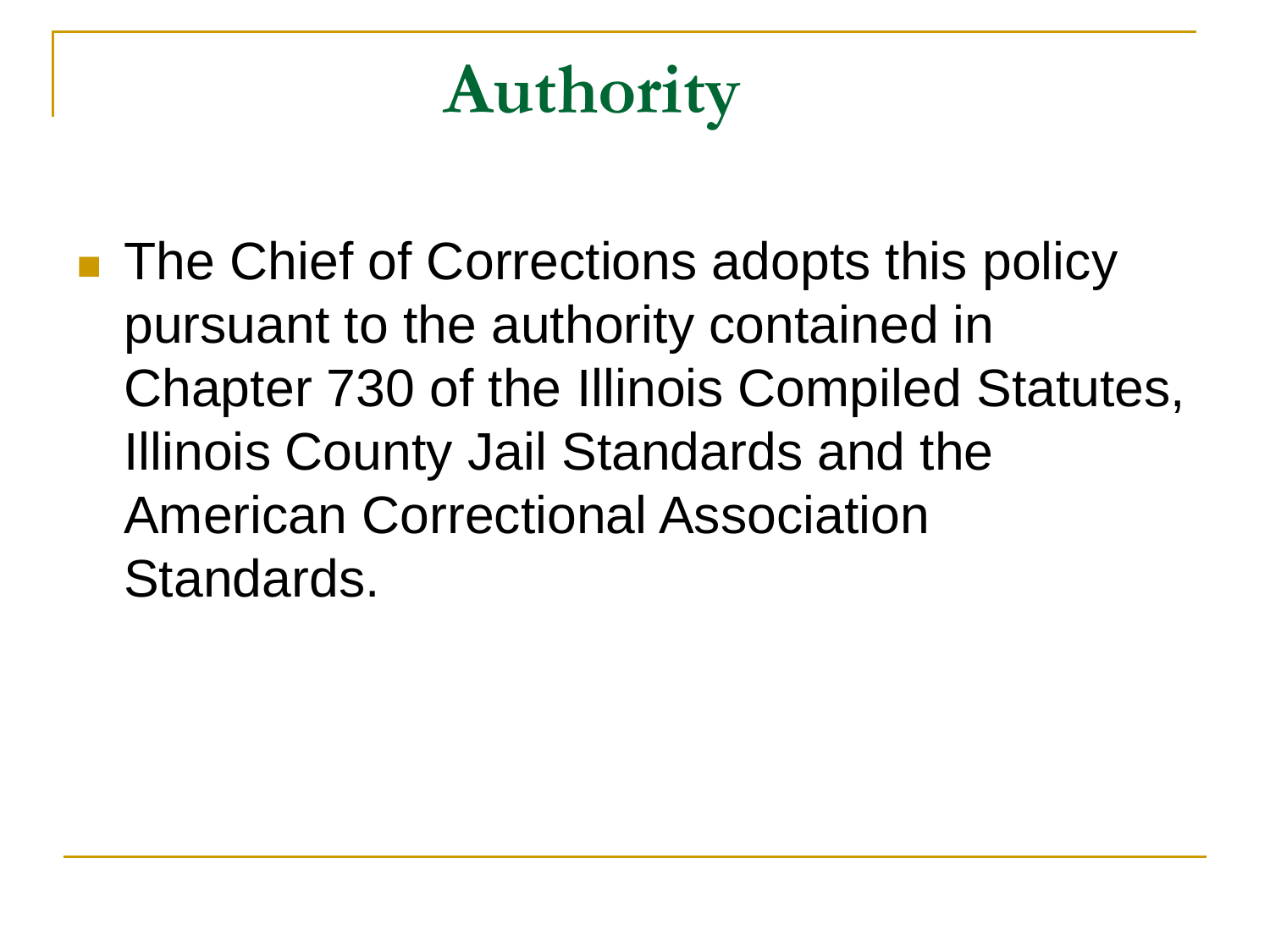### **Visitors / Volunteers**

■ At both JCDC and KCDC, we encourage Visitor (Clergy, Educational, and Life Skill Development) participation in structured supplemental and supportive roles, to develop new services and programs, and enhance and expand existing services and programs for detainees. Programs shall be reviewed and evaluated annually.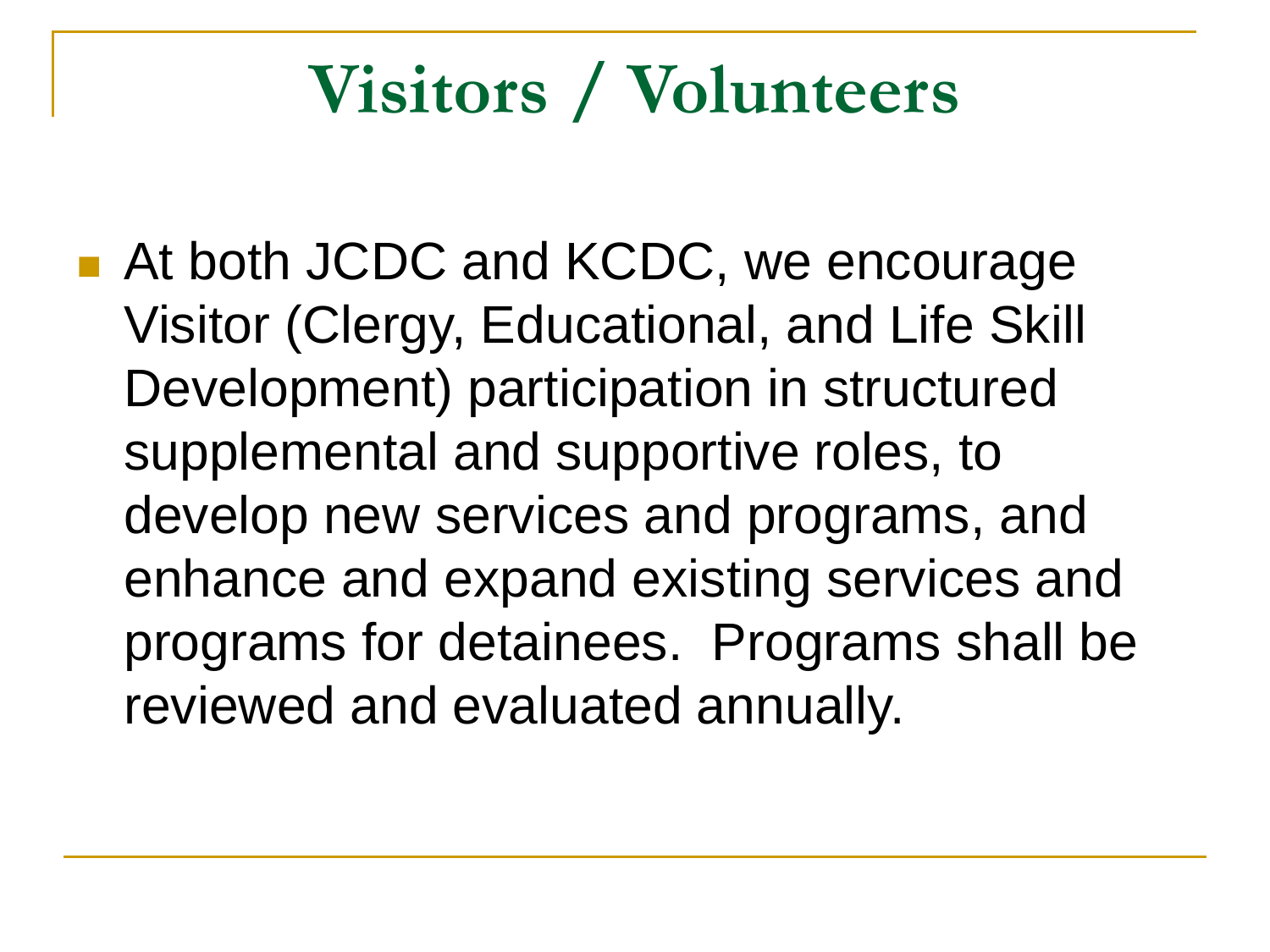### Recruitment, Qualifications, Application, Screening, and Selection

#### Volunteers shall meet the following minimum qualifications:

**a.** Minimum age requirement of eighteen (18) years

**b.** Is not currently an approved visitor for any prisoner or awaiting approval as a visitor

**c.** Has not had visiting privileges or volunteer status suspended or terminated at any facility, unless an exception is approved, in writing, or by the Chief of Corrections

**d.** Has not been arrested or involved with the criminal court system as a defendant for 2 consecutive years.

**e.** Is not a family member or friend of a prisoner, unless an exception is approved, in writing, by the Chief of Corrections

**f.** Is not a former prisoner of any correctional facility (including, but not limited to, a federal, military, state, or county correctional facility), unless an exception is approved, in writing, by the Chief of Corrections

**g.** Provides the necessary valid license of certification documentation as a prerequisite to providing any professional service(s)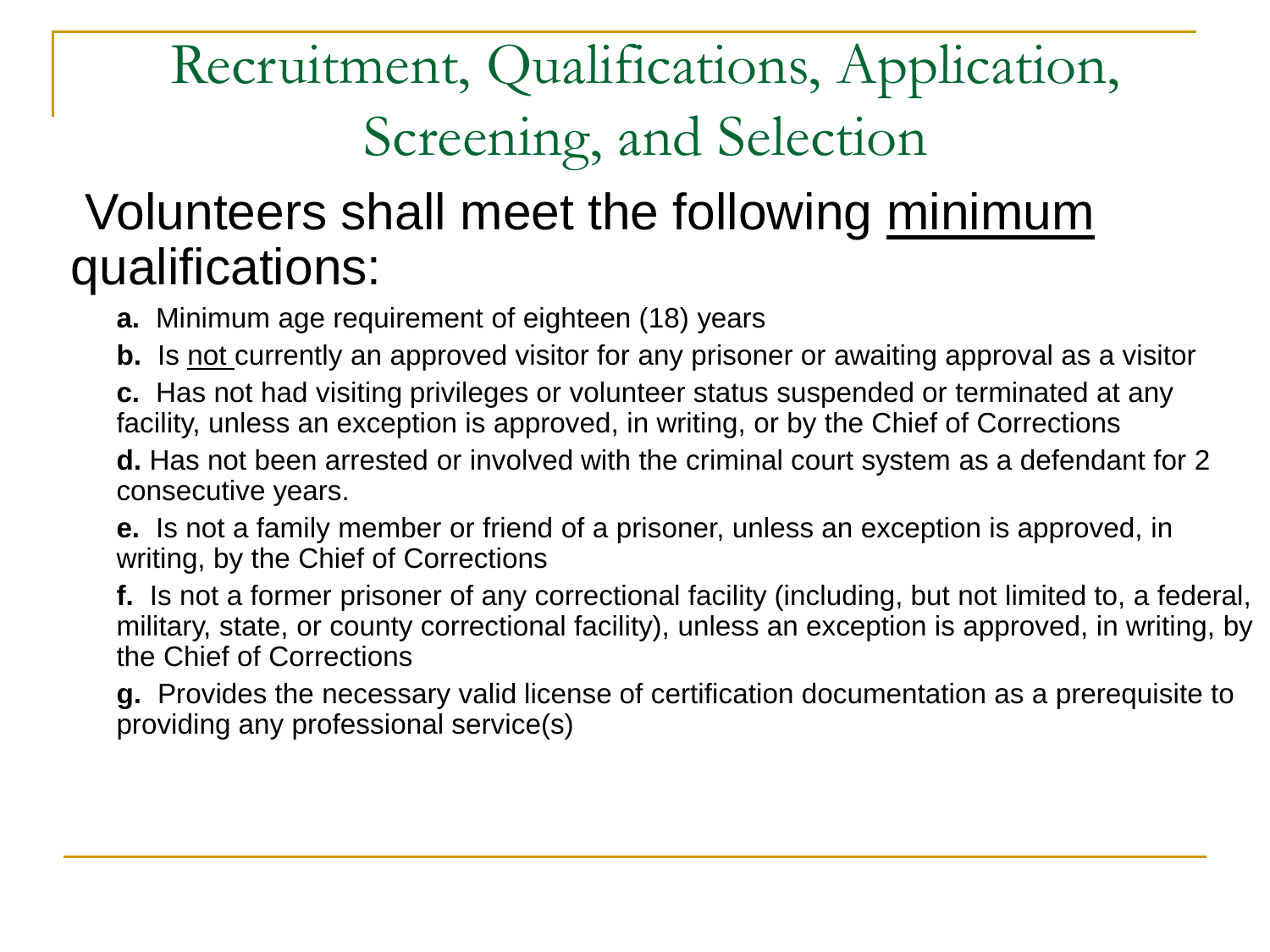### Volunteer Application Process

- At each facility, detainees shall be informed regarding the following:
	- a. Availability of volunteer services
	- b. Roles of volunteers
	- c. Schedules of volunteer programs
- Volunteers may contribute suggestions regarding the establishment of policies and procedures for the volunteer services program to the facility's Program Director.
- The Program Director shall ensure that an application form is provided to potential volunteers
- Applicants shall complete the form and return it to the facility's Program Director either through email or the postal service.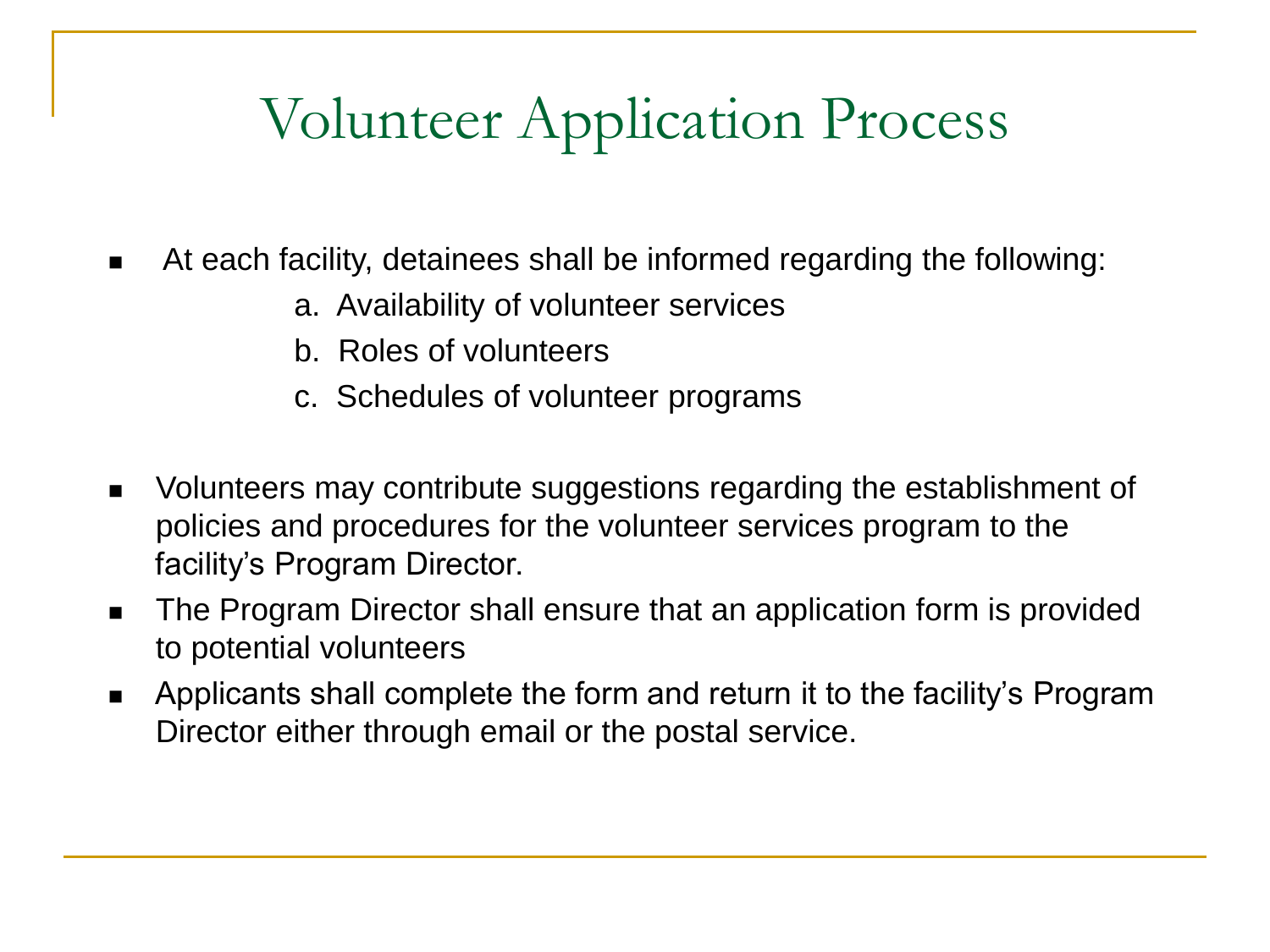### Volunteer Application Process

- As determined by the Chief of Corrections, either the Programs Director or designee, shall recommend to the Chief of Corrections whether to approve an applicant who meets the minimum requirements as a facility volunteer. The decision of the Chief of Corrections, or designee, is within his/her discretion and is final.
- The Program Director shall notify the prospective volunteer, or the group Supervisor, that their services are not required if they do not clear the security checks, have unsatisfactory references, have an unsatisfactory interview (if applicable), or are not suitable for any other reason.
- Once an applicant is approved to be a volunteer, the Program Director shall: a. Arrange for issuance of a facility photo identification card b. Maintain records for the volunteer in a secure storage area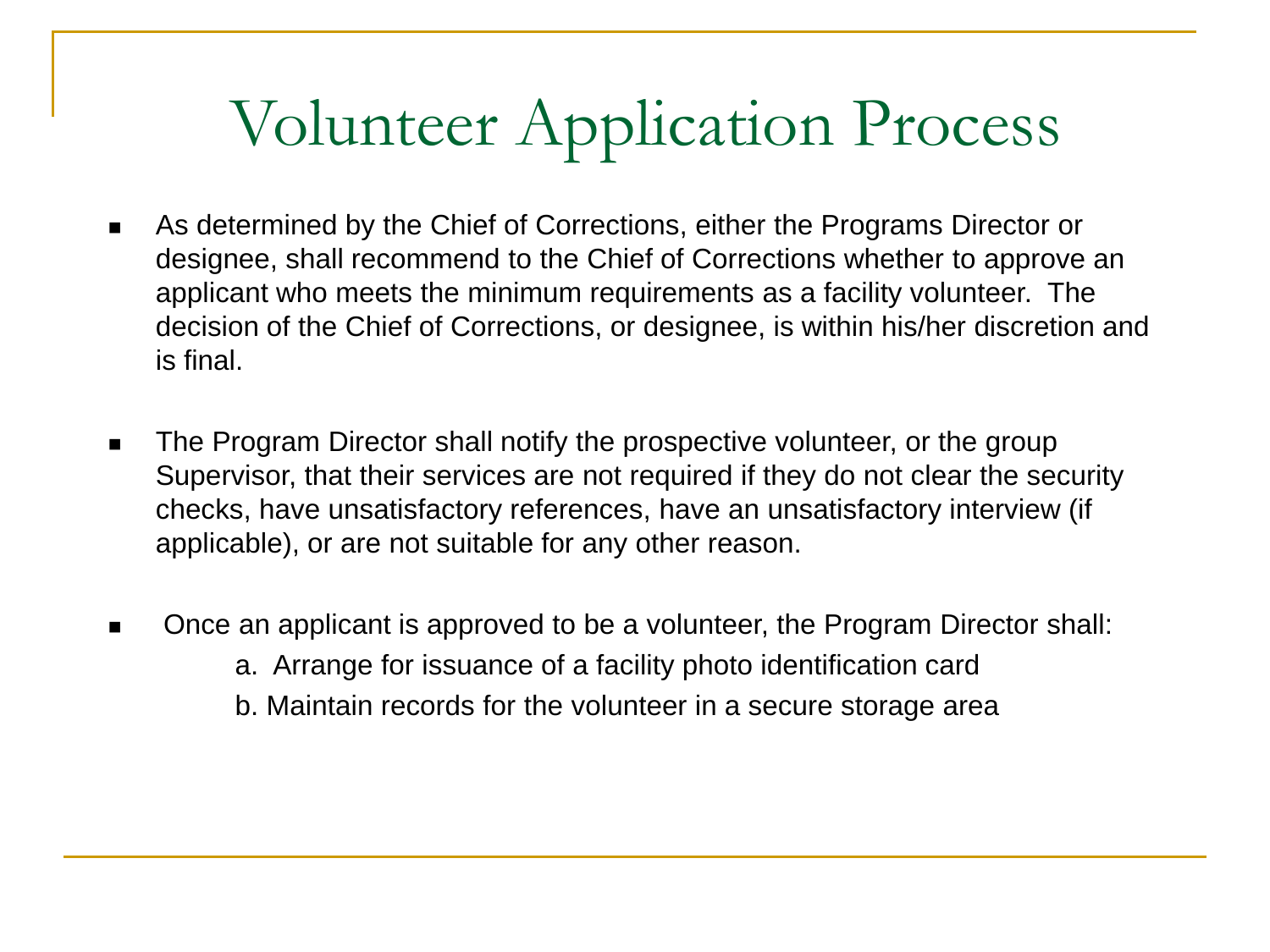- 1. Prior to beginning their volunteer work, volunteers shall receive orientation and/or training, at a minimum, in the following areas:
- The mission and background of the facility
- Facility entry procedures and expectations while visiting
- How to access the program areas
- Volunteer rules and regulations
- All applicable policy and procedures
- Emergency procedures relevant to volunteers
- Appropriate security and operational procedures, including search procedures for volunteers
- Requirements for maintaining confidentiality of information acquired as a volunteer
- Prohibition on giving and receiving items to / from prisoners, prohibitions on communicating with prisoners, and items not allowed in the facility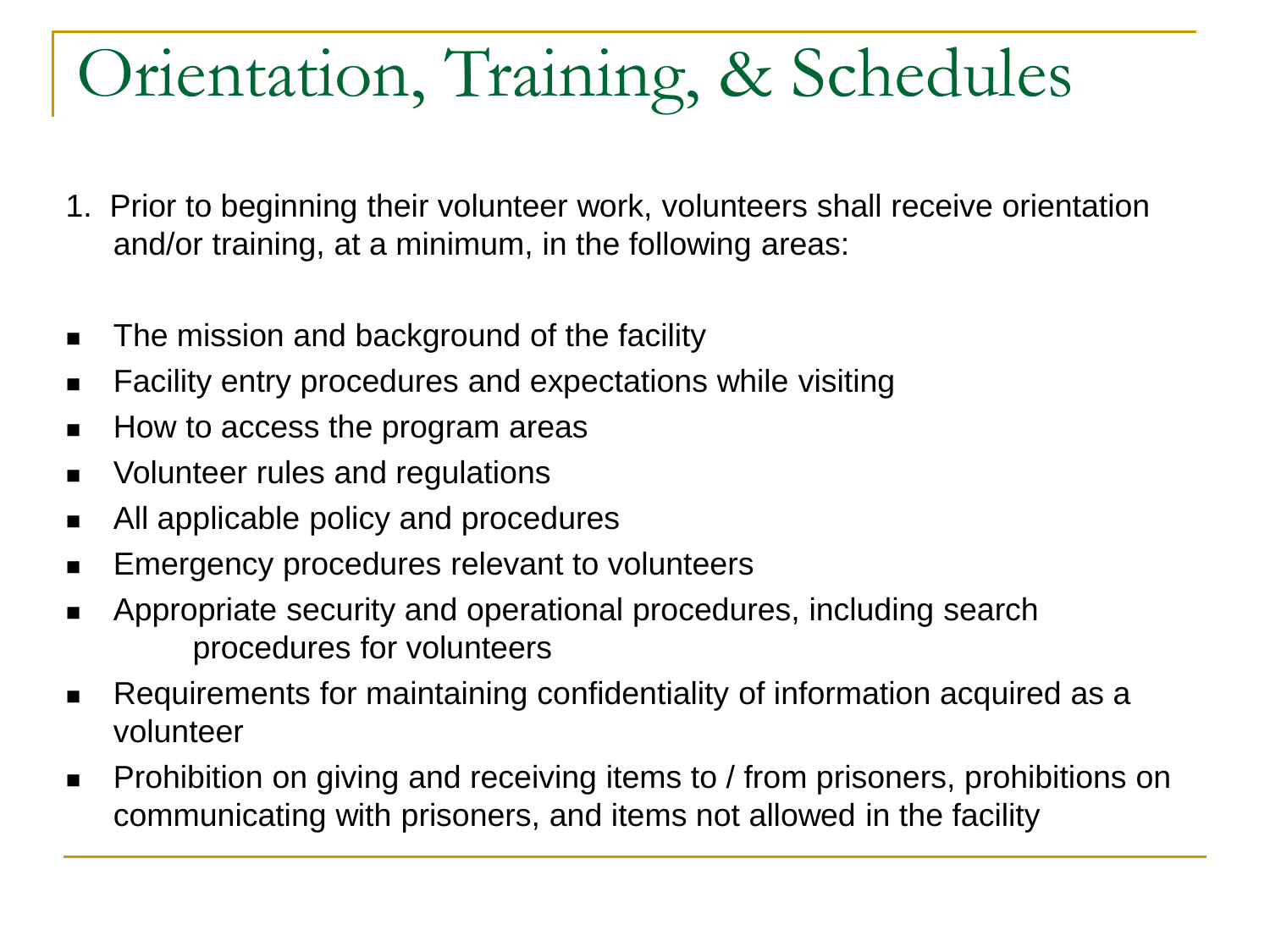- Requirements for reporting threats to safety or security and violations of the prisoner disciplinary rules
- Process used for positive identification
- Use, care, and storage of the Facility Identification Card
- Legal rights and/or responsibilities to report accident or injury claims under state law
- Responsibility to inform appropriate staff if the volunteer is aware of a potential suicide attempt, escape attempt, other potential emergencies or criminal or disciplinary activity
- Volunteers shall be informed regarding the fact that the Department cannot guarantee their safety in a correctional facility setting (e.g., hostage situation, prisoner disturbance, etc.)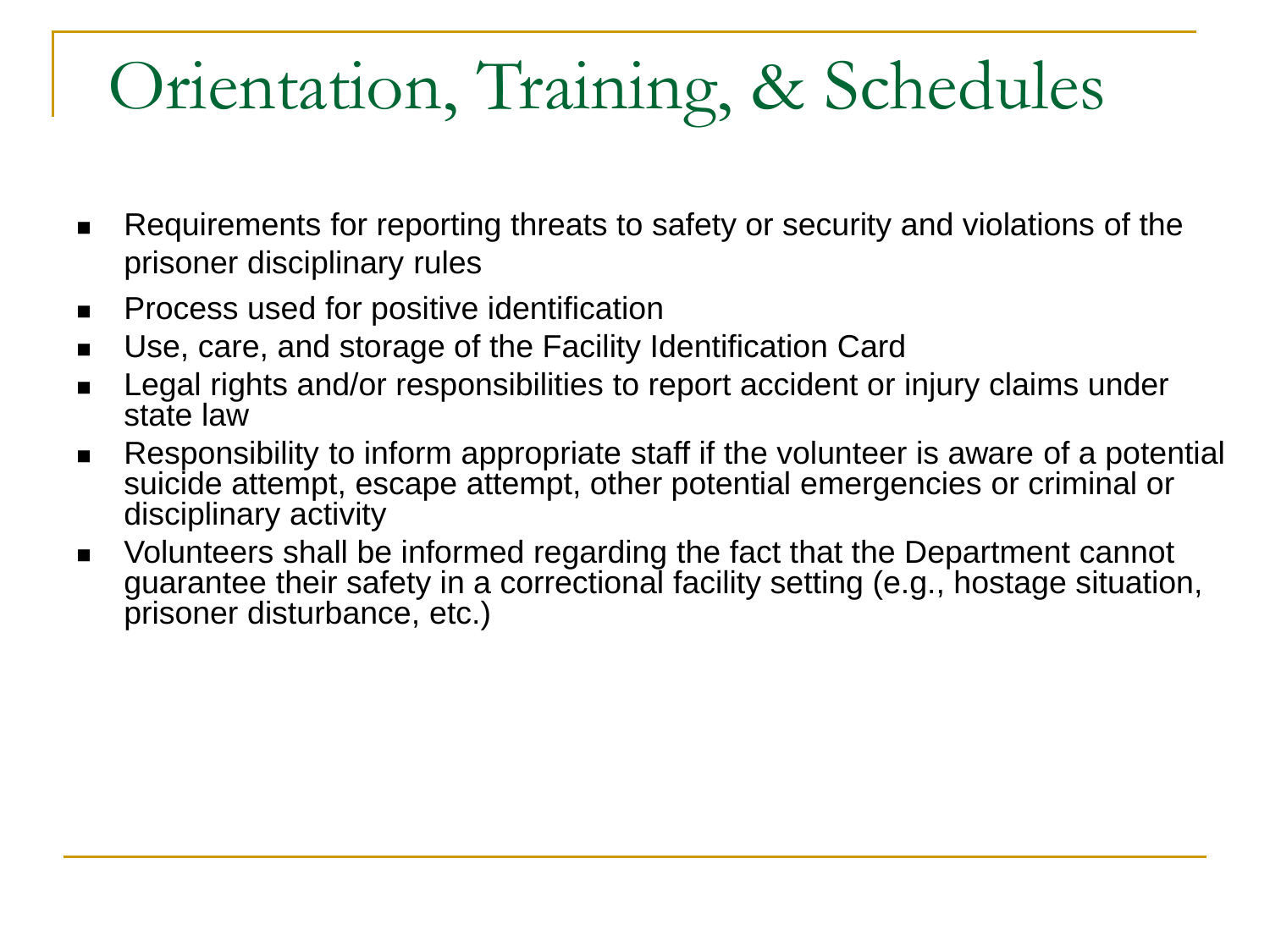A copy of the Department's policies and procedures regarding:

- Confidentiality of Records
- Injured Staff
- Drug Free Workplace
- Hostage situations
- **Contraband**
- **Evacuations**
- Fire Exits
- Harassment
- Code of Ethics
- Smoking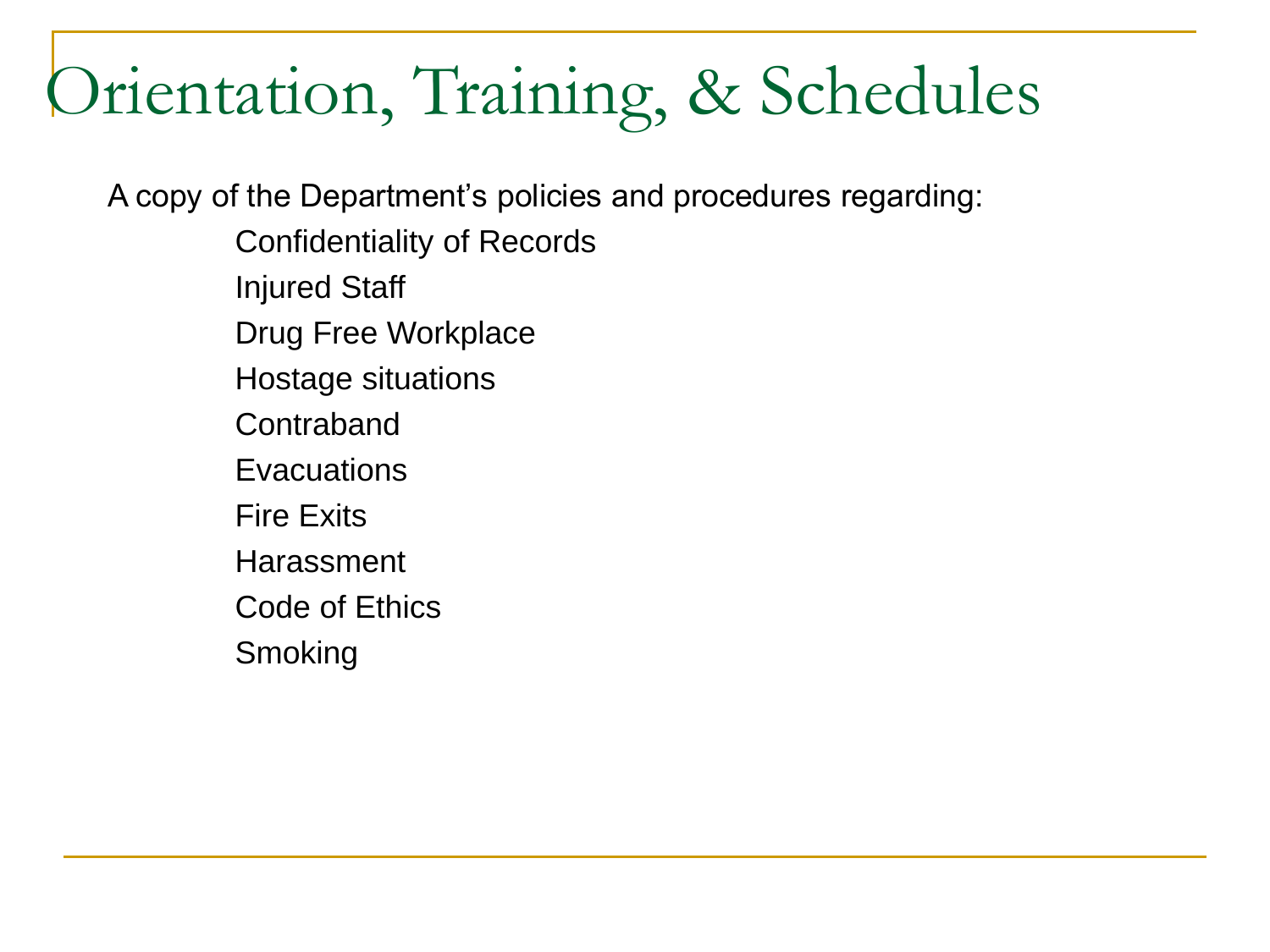- Volunteers shall be required to sign the Acknowledgement of Understanding between the Jerome Combs Detention Center and Community Volunteers and agree to comply with all facility rules and regulations, particularly those pertaining to security and confidentiality of information. The volunteer may also be required to sign an agreement to comply with facility specific rules and regulations.
- The schedule(s) for volunteers shall not conflict with the established facility activity schedule.
- No Cell phones, keys, coats, hats, or electronic devices are allowed in the secure portion of the facility. You may either choose to lock them in your vehicle, or leave them with the officer in Master Control. Any and all items left in Master Control will need to be retrieved upon your exit of the facility.
- You must Sign in and Sign out when entering the facility. There is a binder labeled "visitors" that you will do this on.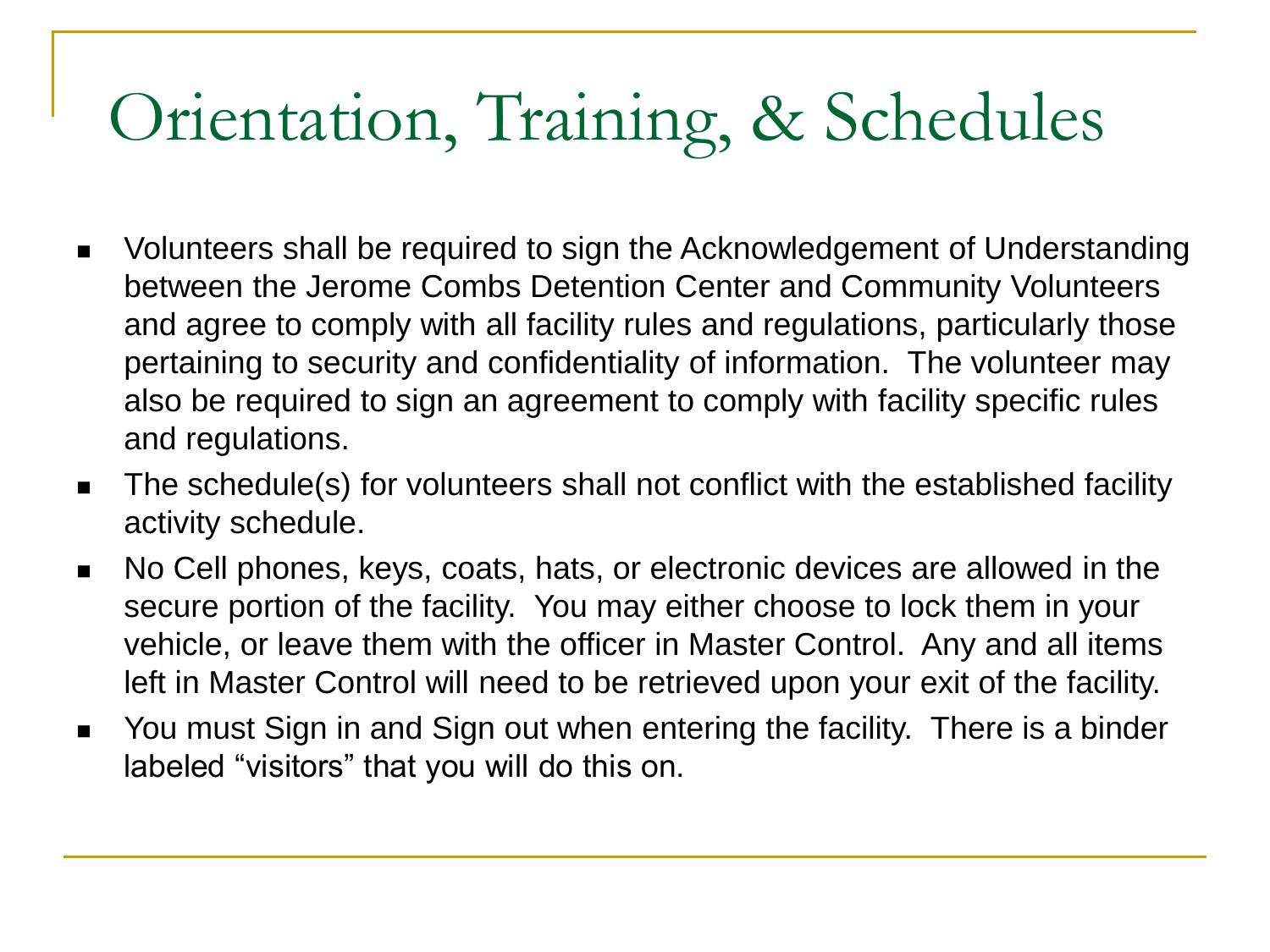## Volunteer Registration & Identification

- The Program Director shall maintain a record of all approved volunteers. At a minimum, at each facility, completed applications and all agreements signed by the volunteer shall be maintained.
- At a minimum, the facility Identification Card issued to each volunteer shall be reviewed once during each twelve-month period.
- Whenever the services of a volunteer are discontinued, the facility Identification Card shall be deactivated or recalled.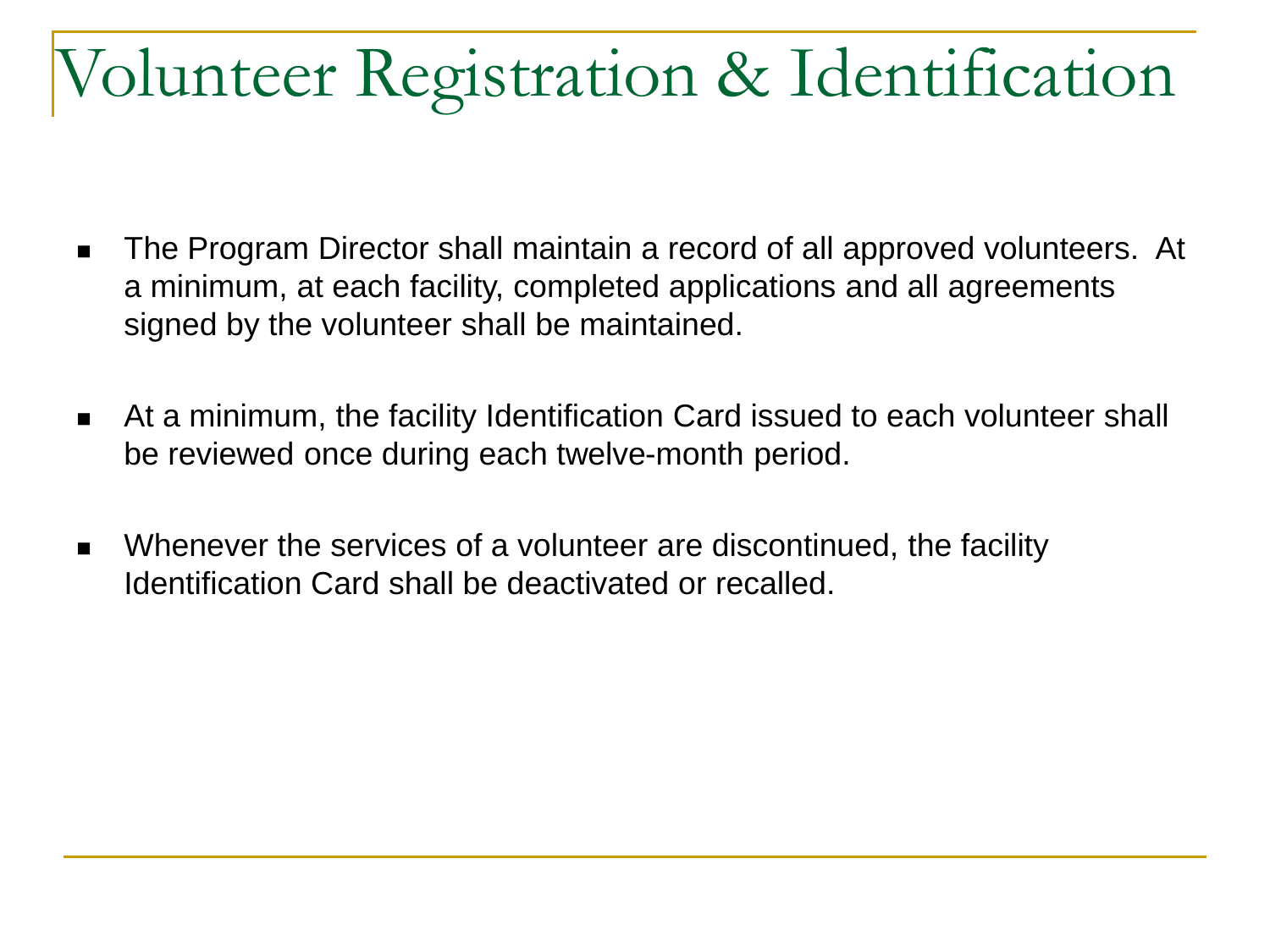### Access to the Facilities

- Approved volunteers must have their facility identification Card in their possession in order to access the facility.
- When access is authorized, approved volunteers may, if allowed by the facility, proceed unescorted to the appropriate program or service area. If you are not yet familiar with the facility, you may also ask for an escort or further direction from the officer(s) at the point of entry.
- A volunteer may call in advance to confirm there are no delays or changes that may prevent her/his access into the facility activity schedule or volunteer schedule.
- In the event access is denied on a given day, the Program Director, or other designated staff, may inform the volunteer of the reason(s) for denying admittance into the facility, (e.g. day or time restrictions, expiration of the facility Identification Card presented by the volunteer, program cancellations due to facility emergency, etc.).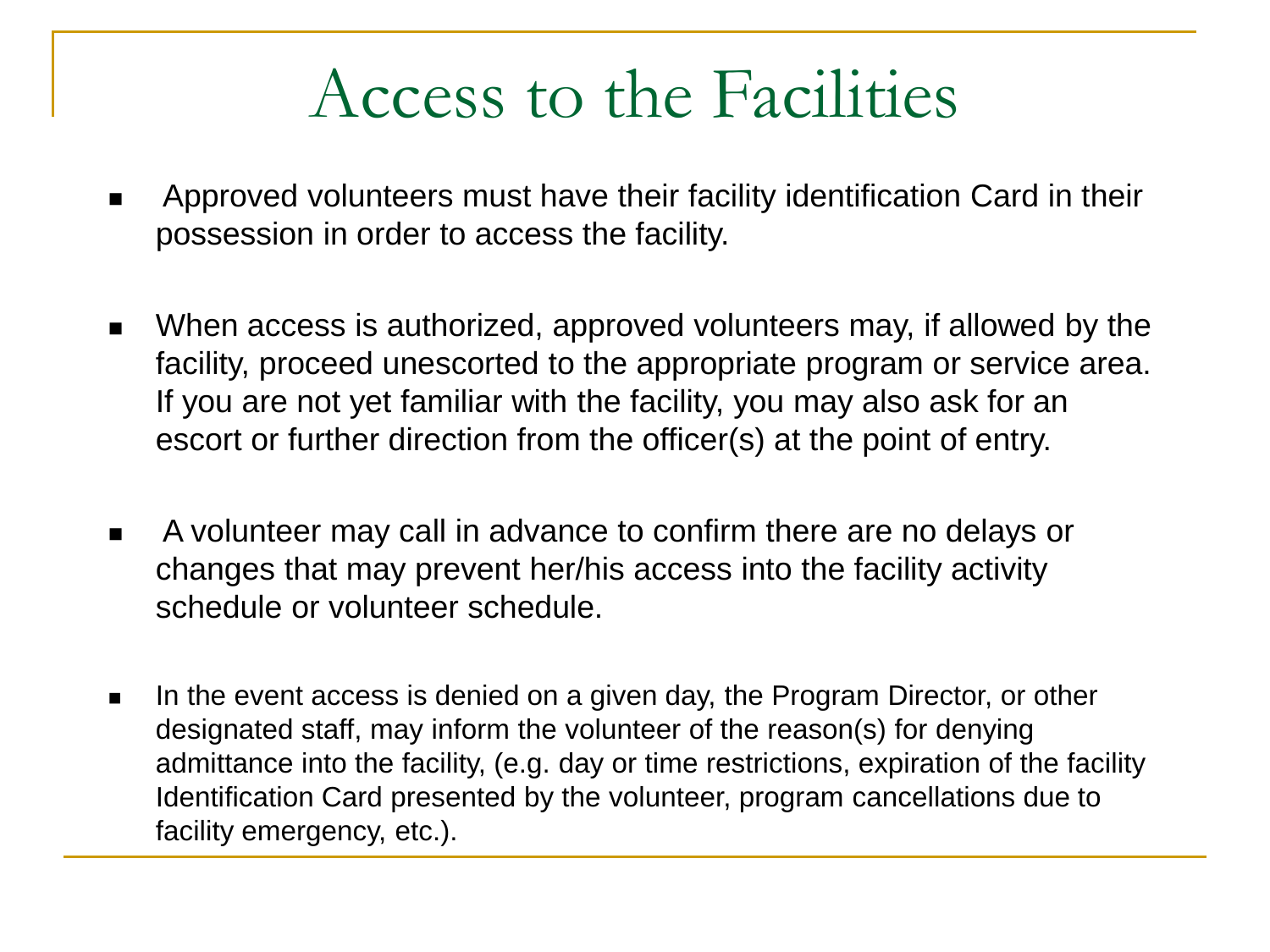### Access to & Within the Facility

#### **The following situations may result in delays and/or denial of the volunteer's admittance, by the Chief of Corrections, or designee:**

- <sup>◼</sup> Proof of identification appears to be tampered with, altered, or damaged to a point where positive identification cannot be determined by staff processing the volunteer
- The facility Identification Card in the possession of the volunteer is issued to another volunteer or staff member
- Failure by the volunteer to display the facility Identification Card when requested to do so by staff
- The volunteer has an outstanding criminal charge
- Any other reason at the judgment of the Chief Administrative Officer, Program Director, or any other designee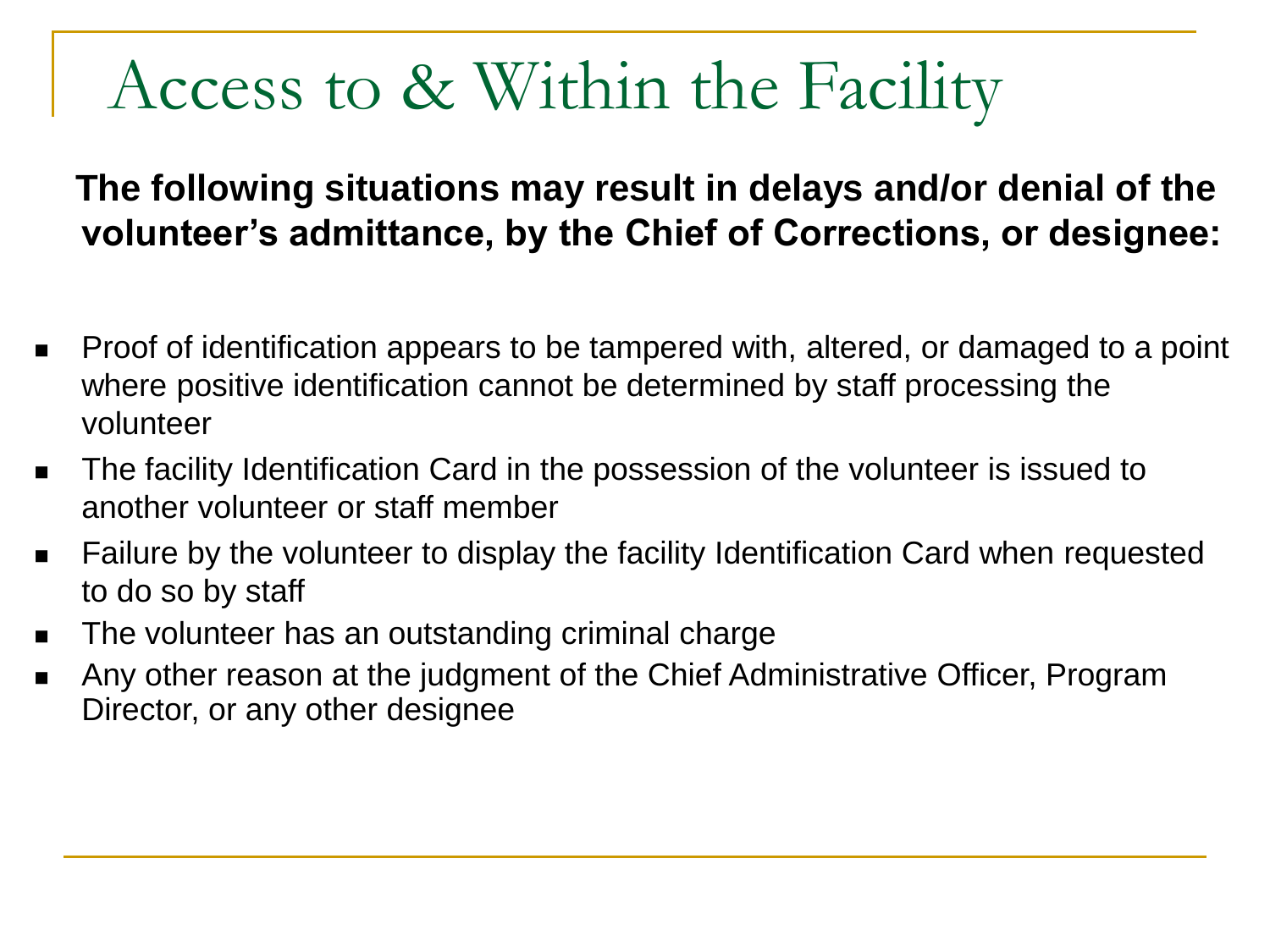### Volunteer Rules and Regulations

- Volunteers will comply with all Department policies and procedures that are outlined in this presentation as well as the facility rules and regulations.
- Volunteers may be subject to denial of entry for any failure to comply with established policies, procedures, rules and regulations.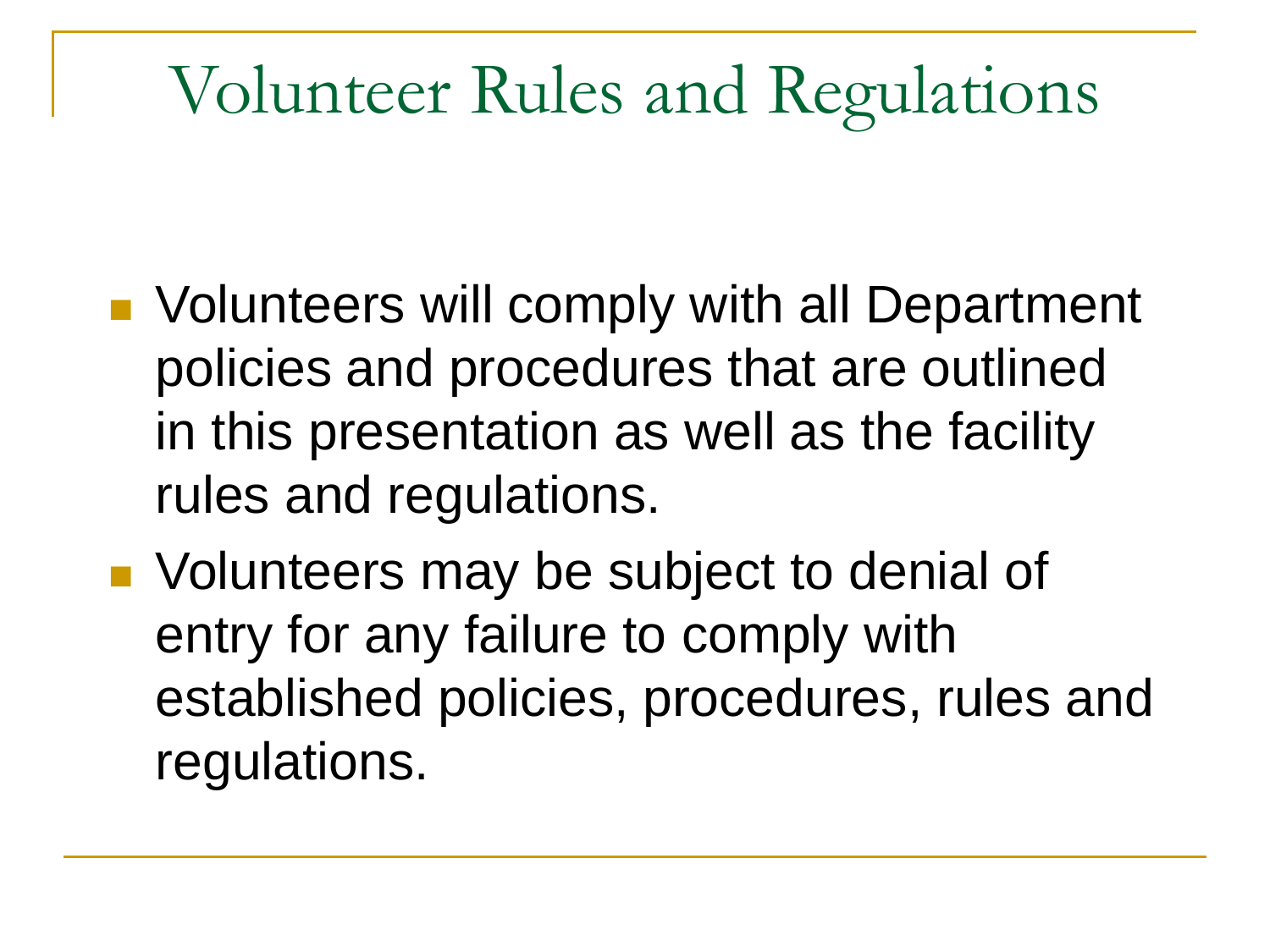# Volunteer Rules and Regulations

#### Volunteer rules and regulations include, but are not limited to:

- Volunteers shall not supervise other volunteers within the facility. The Program Director or staff assigned to the area shall be responsible for supervising volunteers in the area.
- Volunteers of structured programs shall not conduct personal visits with detainees unless approved by Program Director.
- Volunteers and their possessions are subject to search, in accordance with the facility's search plan.
- Volunteers attempting to introduce unauthorized items into the facility shall be denied access and may be subject to termination and/or prosecution when applicable.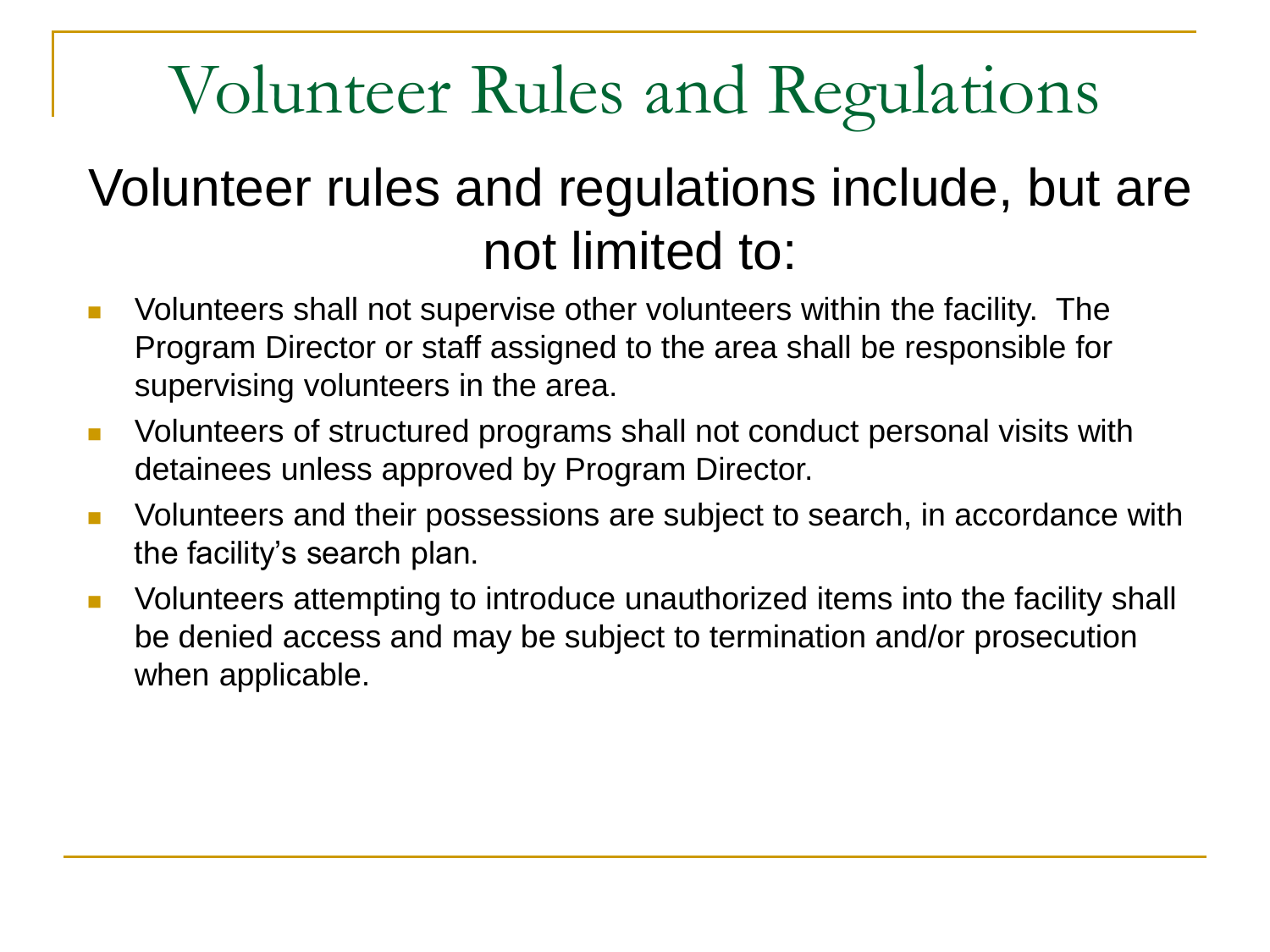## Volunteer Rules and Regulations

- Volunteers shall not offer, provide, or accept gratuities of any kind from Detainees, i.e., gifts, money, property, favors, e.g., delivering messages or items to other detainees. In the event material items are given to or accepted from detainees, such items shall be confiscated as contraband and the volunteer may be subject to denial of entry and/or criminal charges filed.
- Volunteers are required to report any statements made by detainees indicating an escape, suicide attempt, threats to the security of the facility or threats to safety of staff, detainees, volunteers, or visitors.
- Volunteers are not permitted to enter the facility while under the influence of alcohol or drugs, pursuant to the Drug Free policy of JCDC.
- Volunteers are not permitted access to a detainees' record.
- Volunteers must follow all requests or order given by the JCDC staff.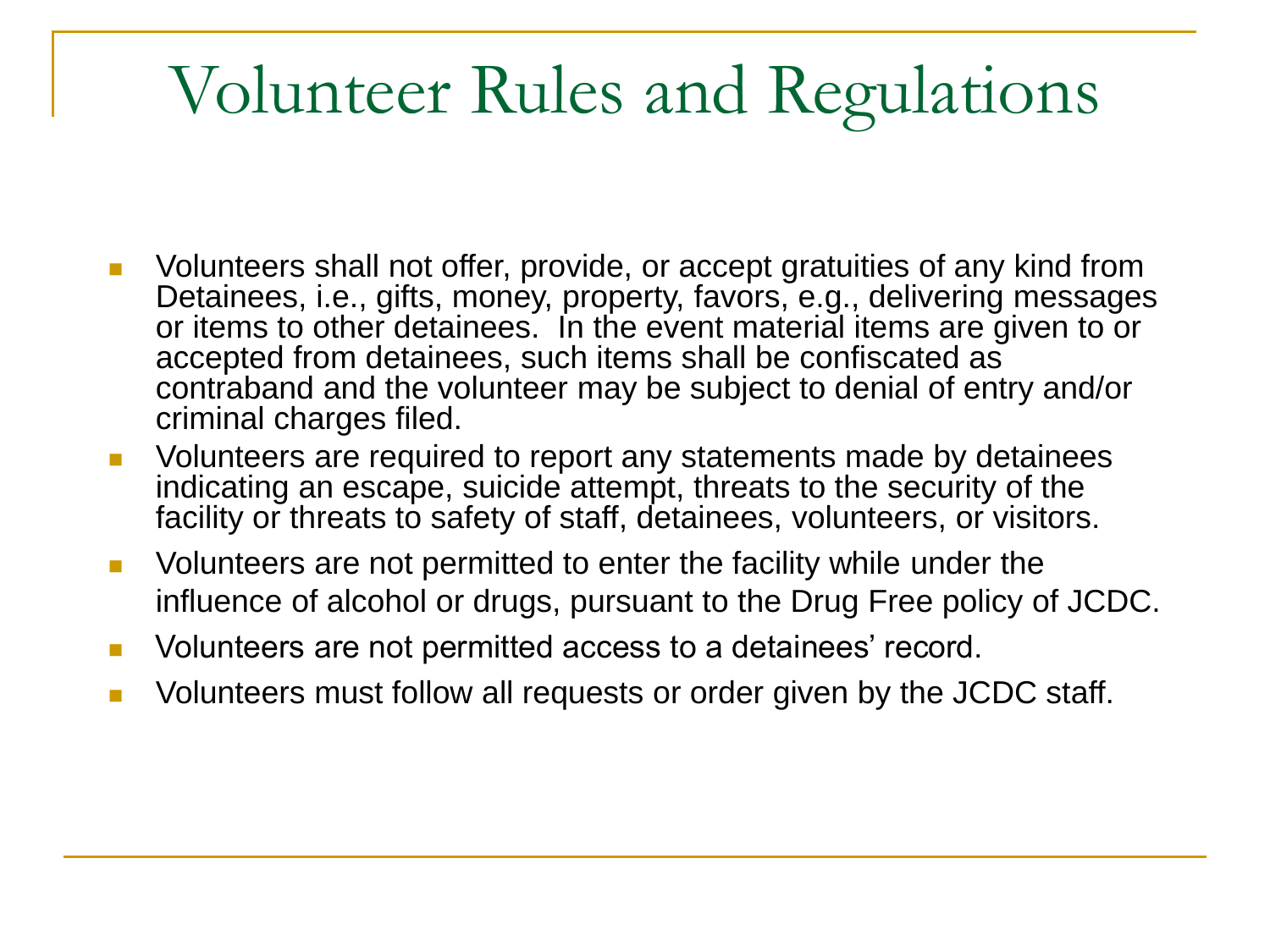### Restriction or Dismissal from the Facility

- 1. Volunteers may be restricted from JCDC in accordance with Department policy. Where appropriate, the Chief of Corrections, or designee, shall ensure written notice of a restriction of a volunteer is provided to the following:
	- a. The volunteer
	- b. Chief Administrative Officers
	- c. Master Control, when required
	- d. The Service Agency the volunteer is affiliated with
- 2. The Chief Administrative Officer, or designee, may restrict or dismiss the services of a volunteer organization, within his/her discretion and the decision is final.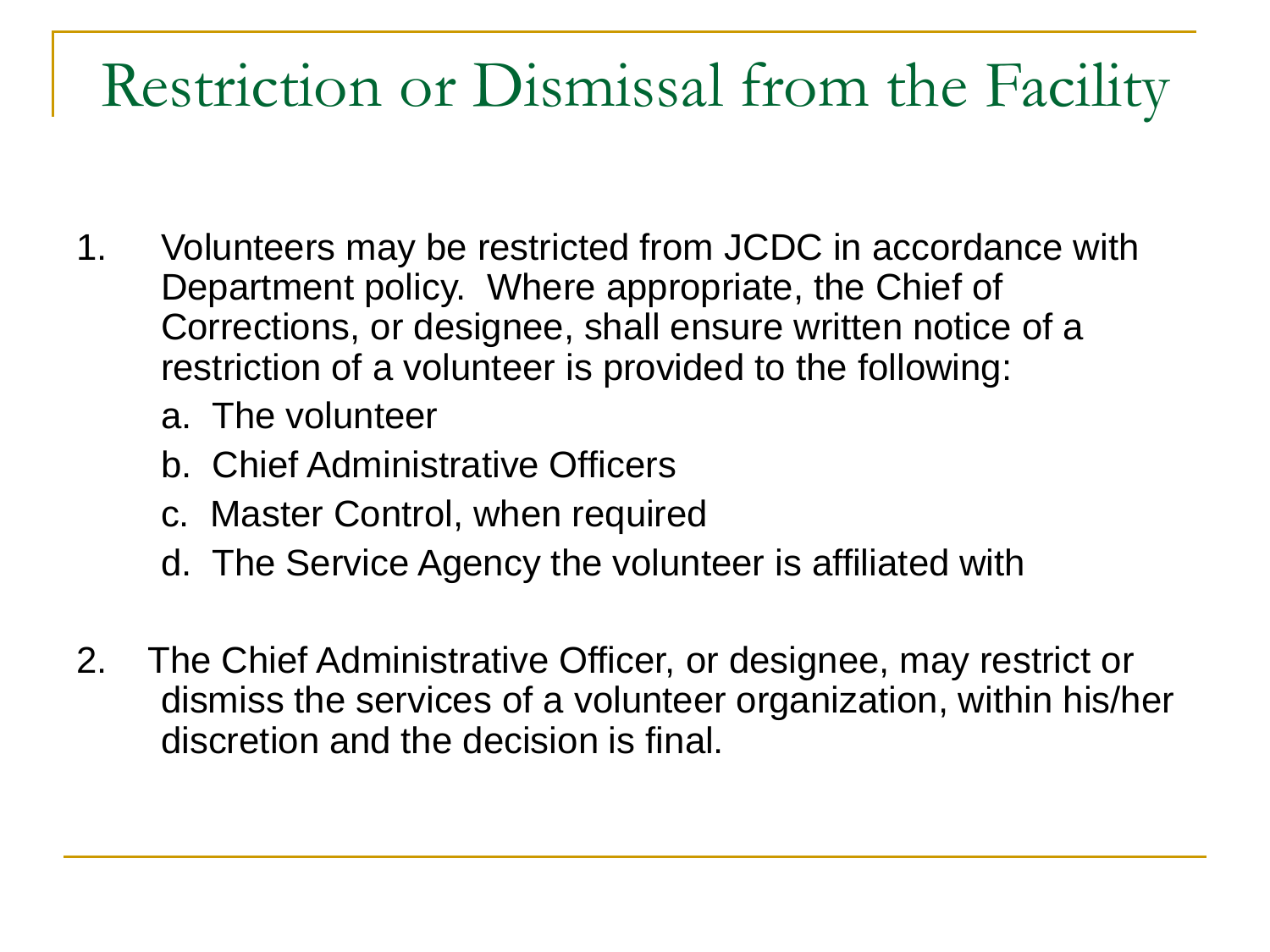#### **PREA Presentation**

#### **P.R.E.A stands for:**

**P**rison **R**ape **E**limination **A**ct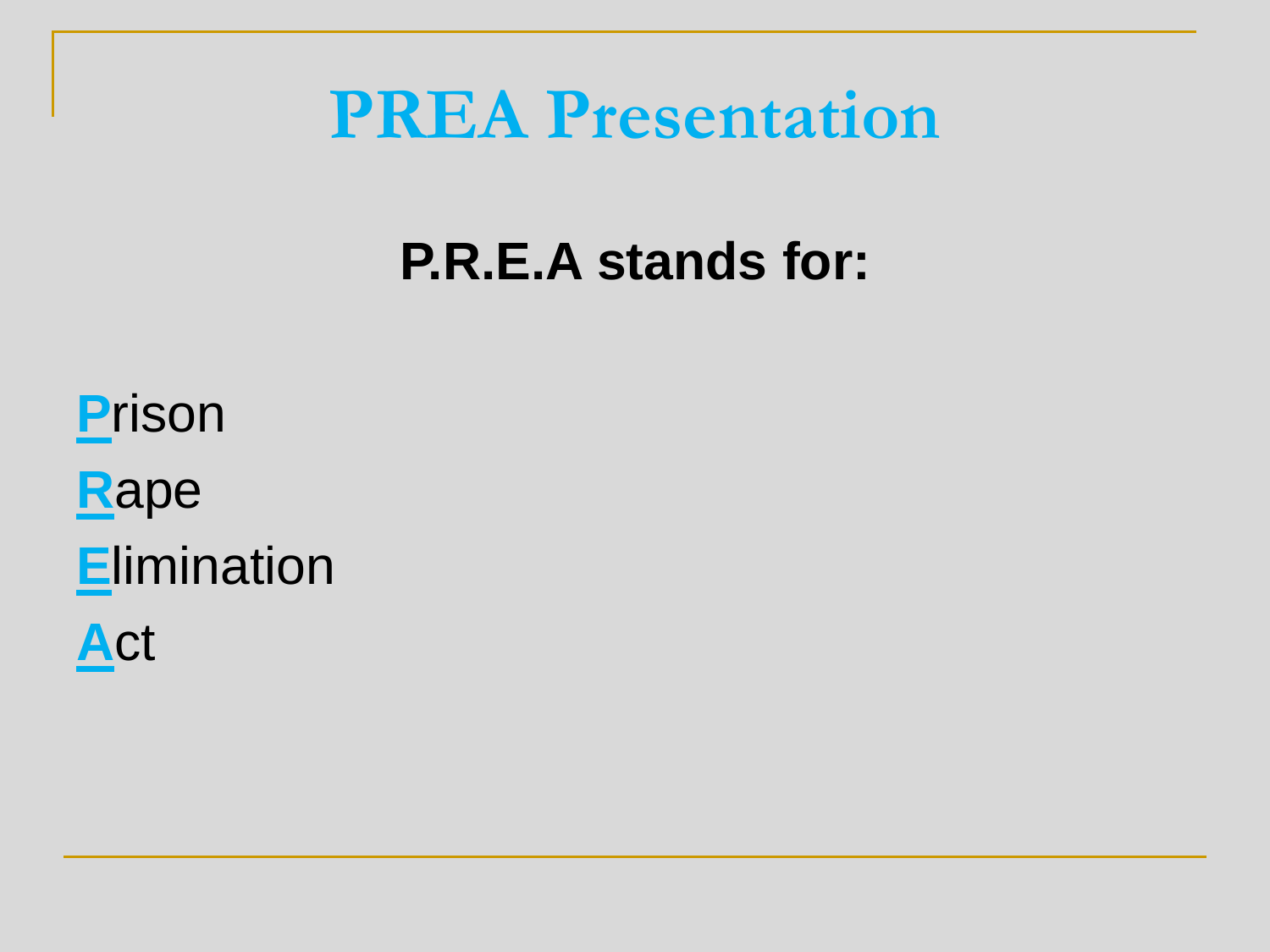### **What is PREA?**

❑ PREA in its entirety, is the result of several years of studies and information gathering by the Federal Government of the sexual abuse of inmates in numerous settings to include facilities similar to ours. All of which has lead to the creation of several guidelines along with the applicable Laws.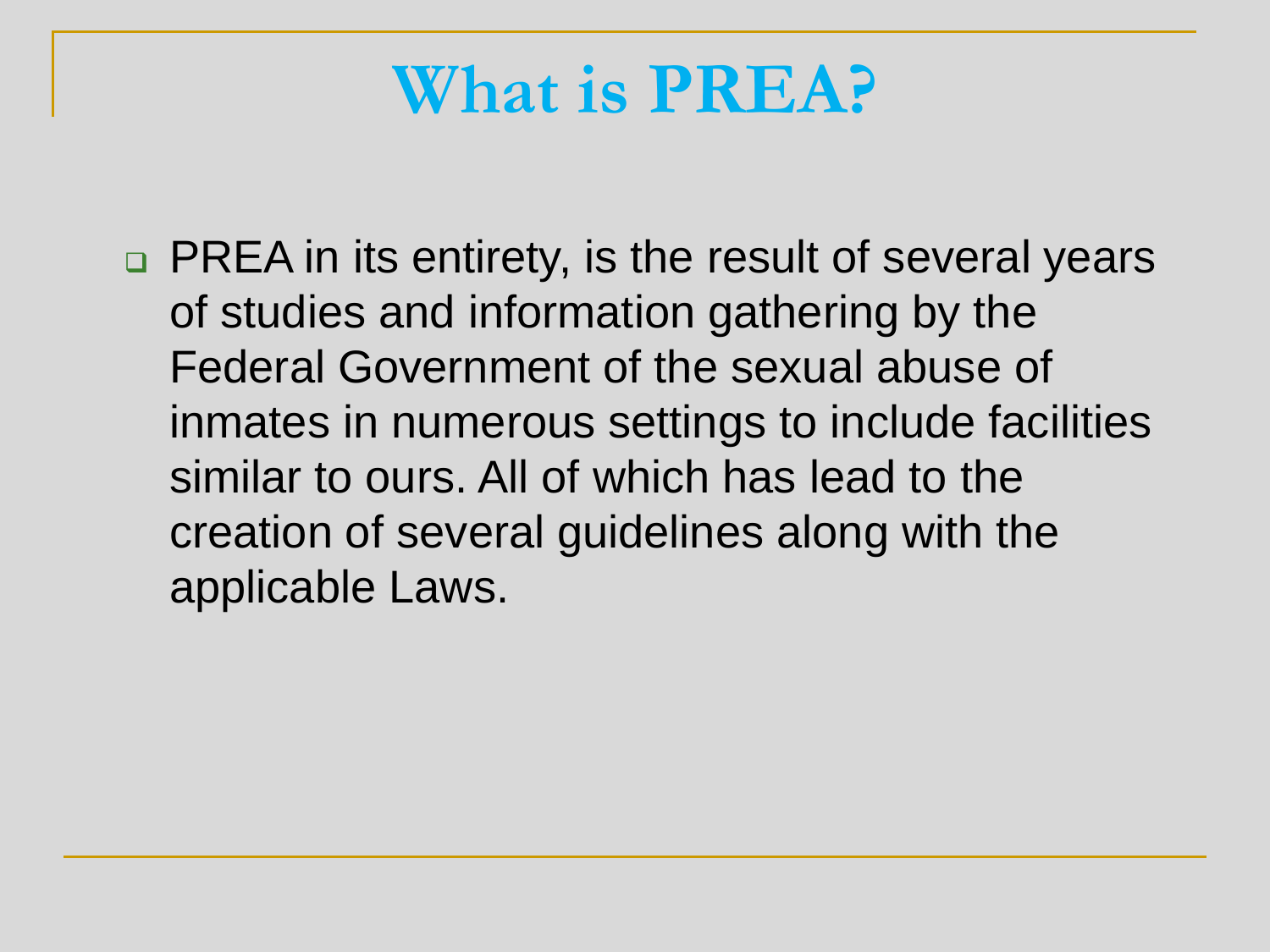### **What is PREA?**

• The Kankakee County Sheriff's Office recognizes the imbalance of power that staff have over inmates, and maintain a "zero tolerance" attitude/ culture towards sexual/ inappropriate relationships with inmates. The culture is now a set of written policies that meet the PREA standards.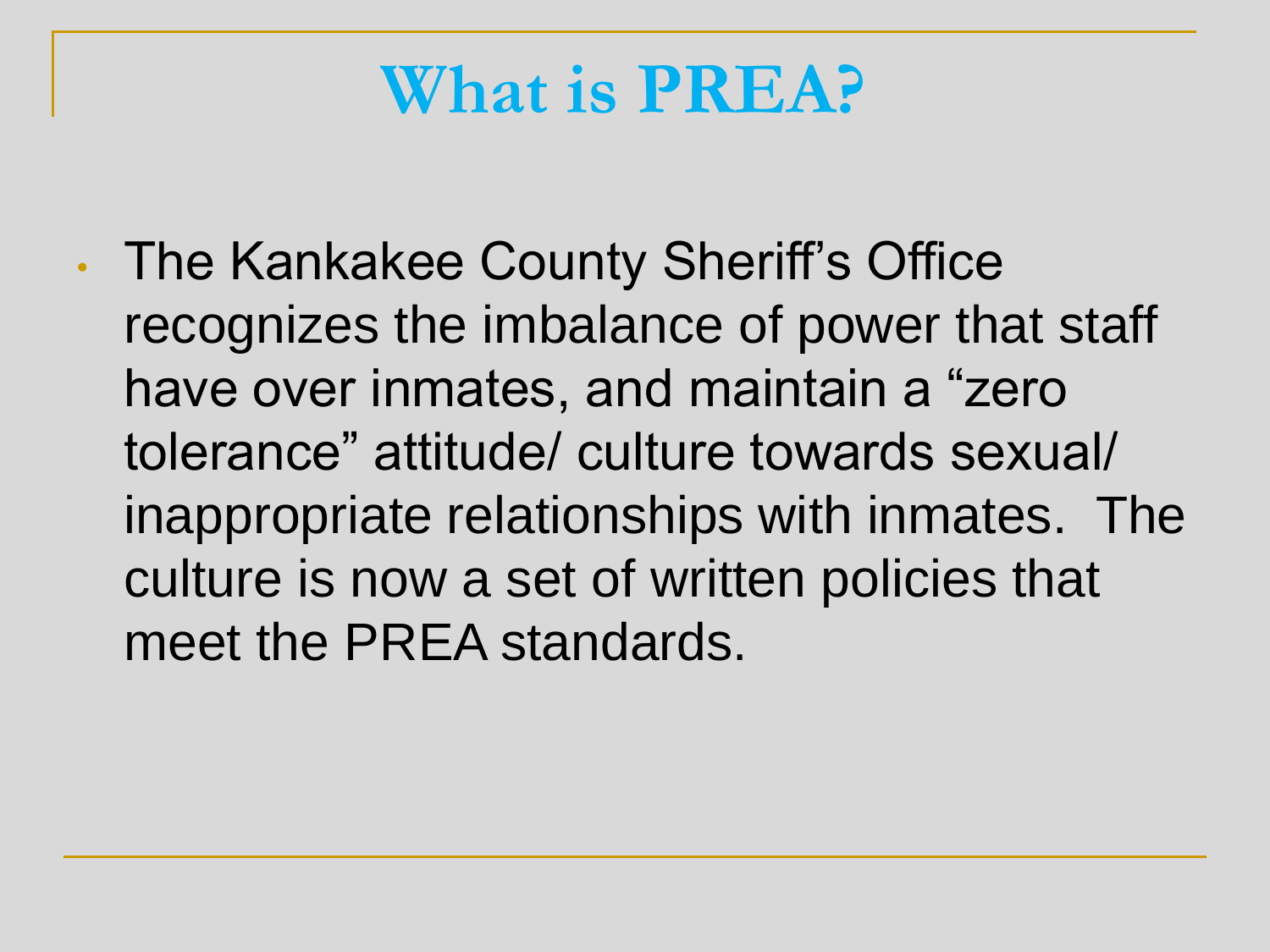### **What does PREA do?**

- Outlined in PREA are several guidelines and standards to keep the public, inmates and staff safe from sexual abuse.
	- To meet the guidelines and standards everyone that may have contact with an inmate has to be trained as to what is and is not acceptable behavior for the level of potential contact they may have with the inmate population.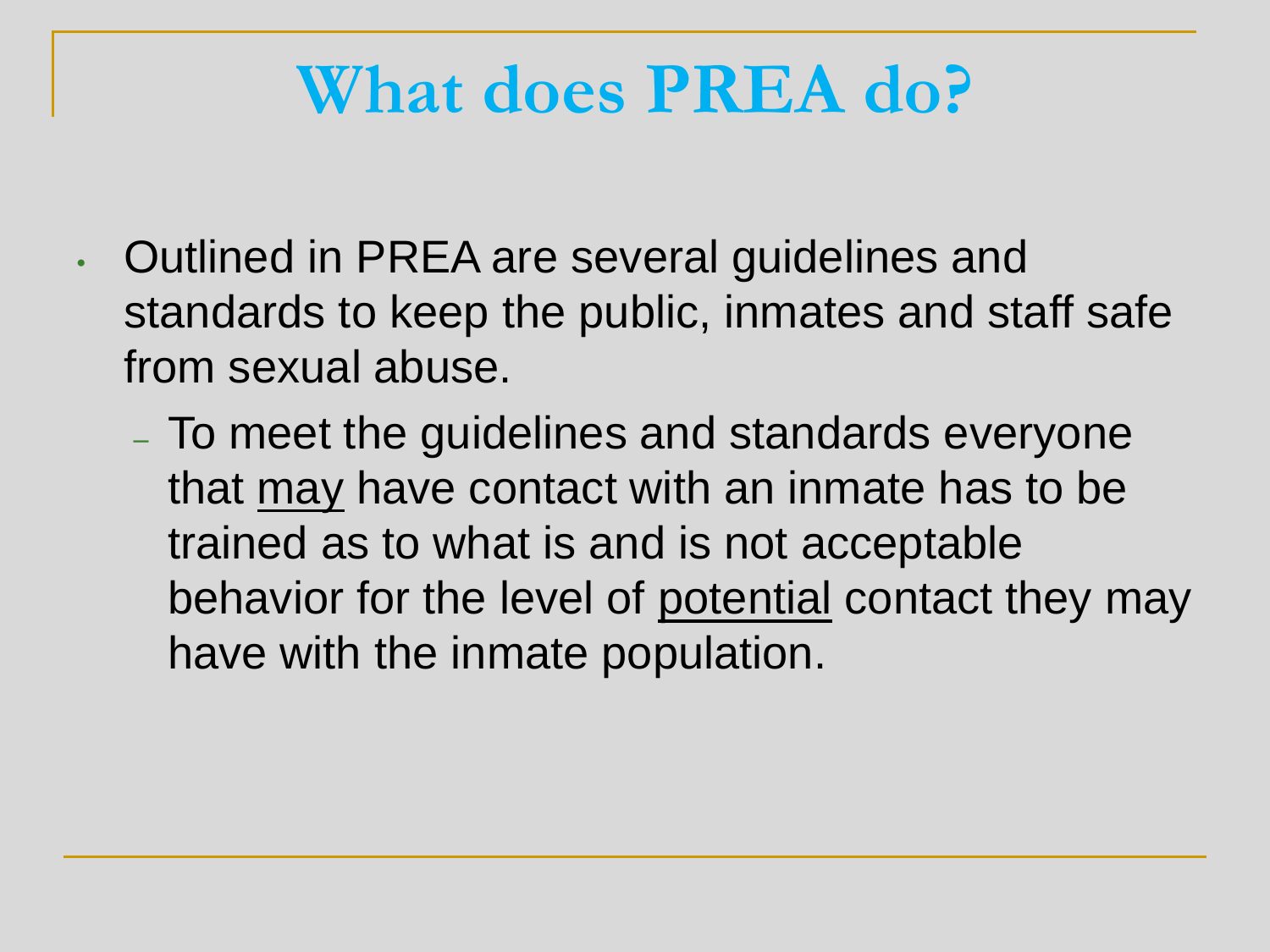# **PREA Training**

- Training and information is now being provided to not only Officers, but to program volunteers as well.
- Several reporting options have been established to report incidents or suspected incidents of sexual misconduct
- A zero tolerance stance has been taken to prevent a sexualized work place.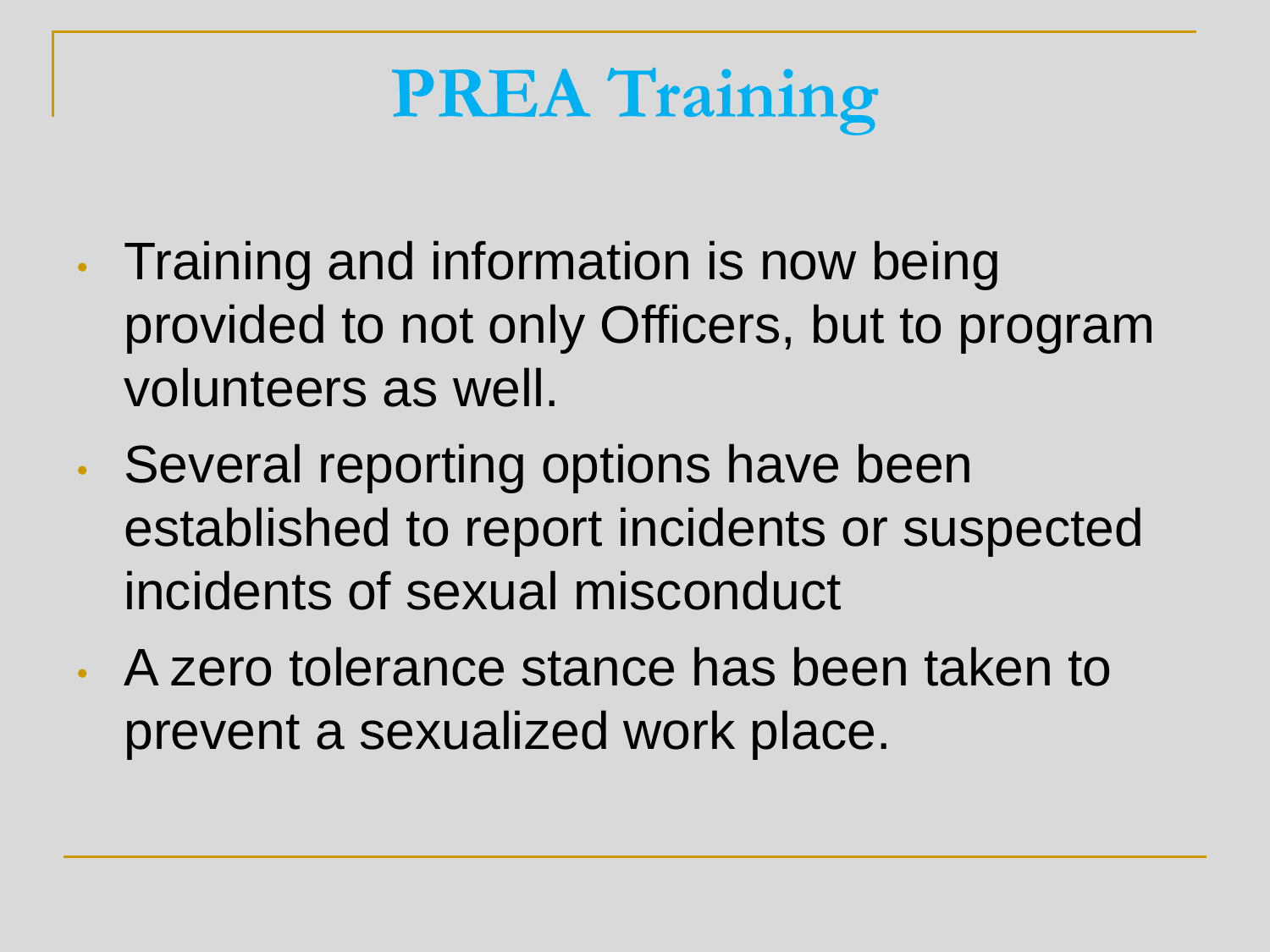### **What is Sexual Misconduct?**

- **Sexual misconduct** is a broad term encompassing any unwelcome behavior of a **sexual** nature that is committed without consent or by force, intimidation, coercion, or manipulation. **Sexual misconduct** can be committed by a person of any gender, and it can occur between people of the same or different gender.
- Sexual misconduct is a wide range of inappropriate behaviors, sometimes associated more with the exercise of "power" than to the a sex act itself.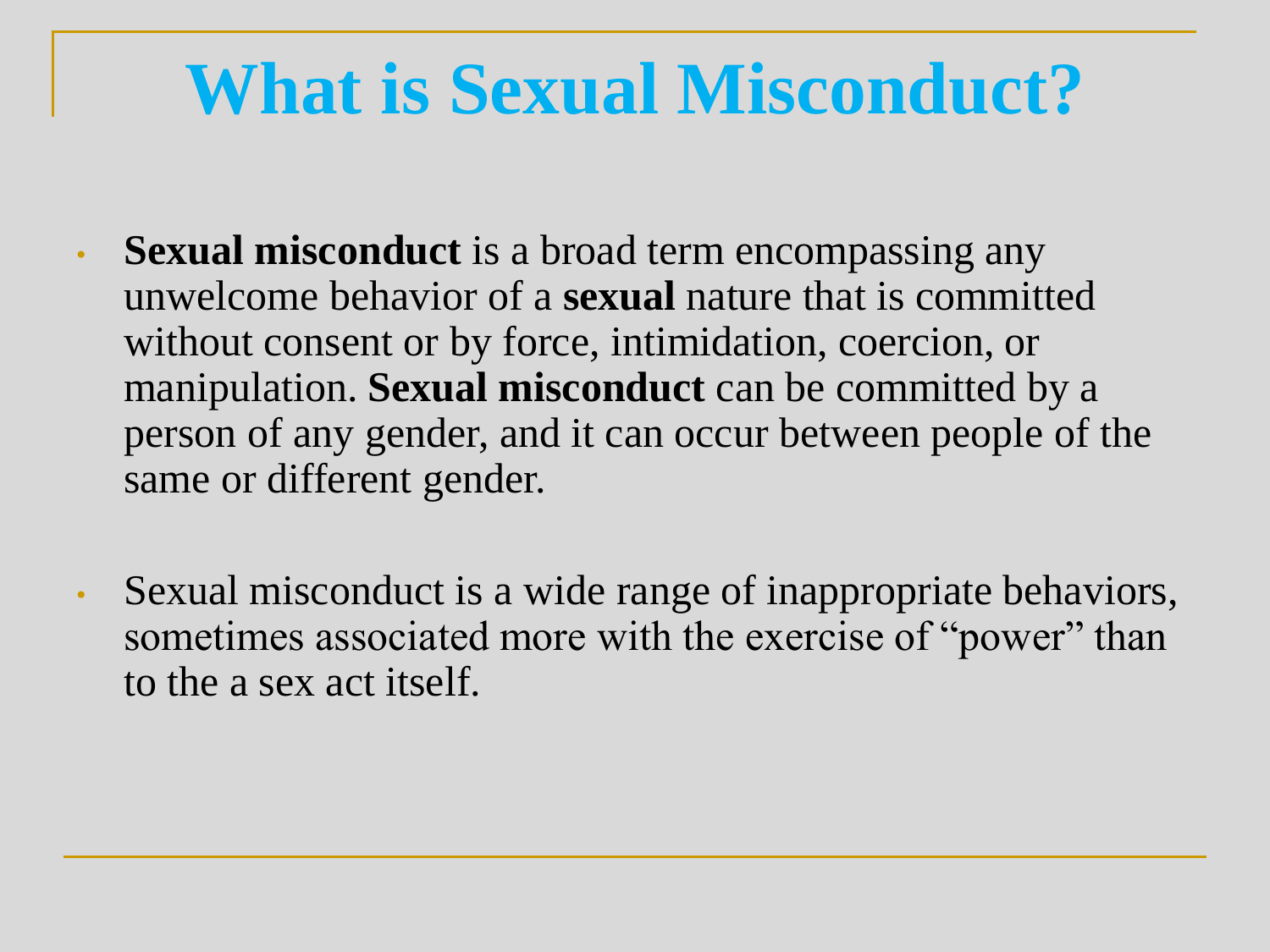# **Impact of Sexual Misconduct**

- Jeopardizes Facility Security.
- It is illegal by state statute.
- Exposes organizations to both criminal and civil liability.
- Victimizes those that are vulnerable.
- Undermines support for organizations.
- Destroys the trust between staff and inmates.
- Can corrupt professionals by inviting compromising your character.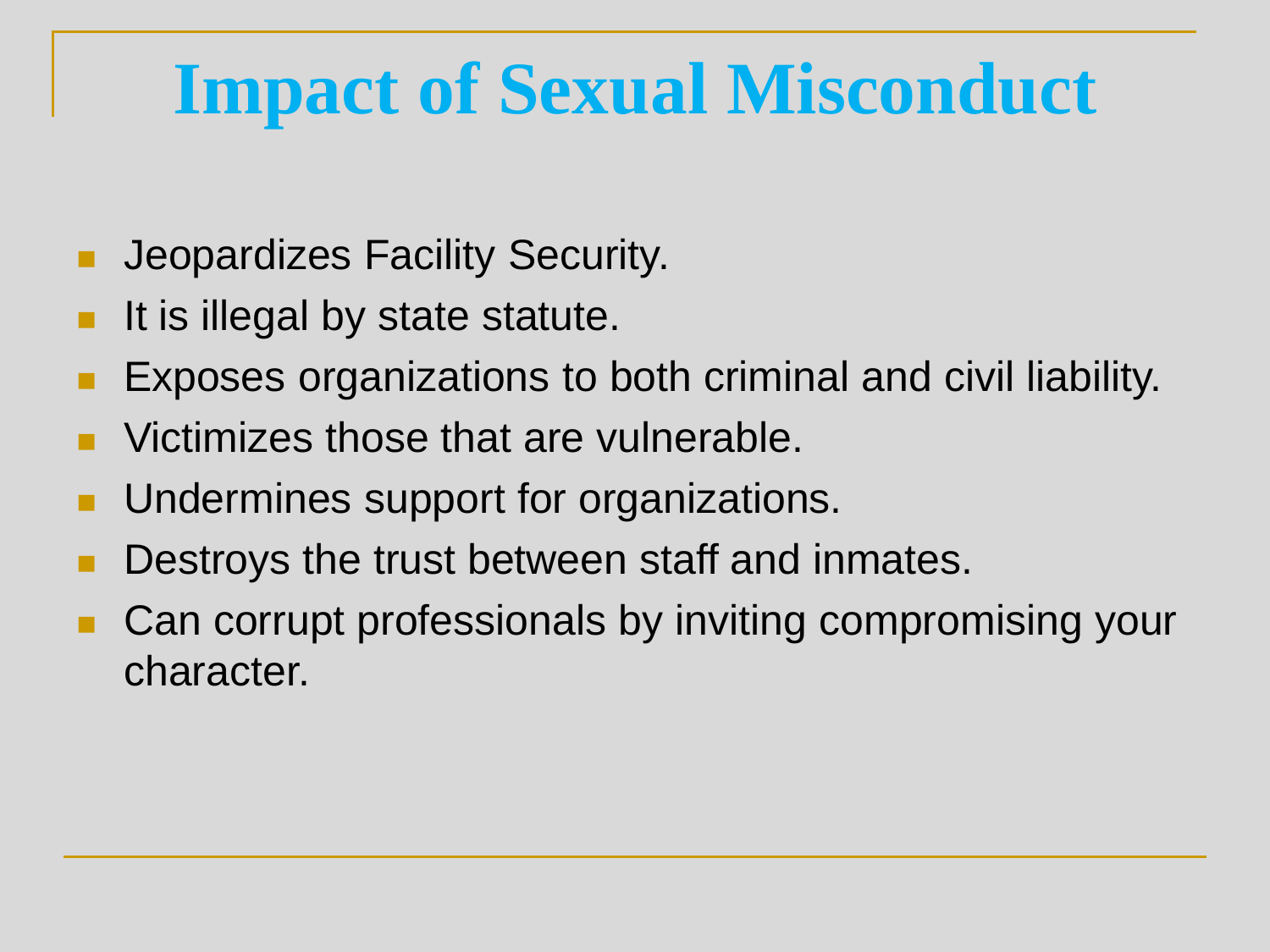### **Imbalance of Power and Authority**

- Doing favors for / accepting favors from those over whom we have authority is dangerous.
- Correctional staff must constantly be aware of their every action and word exchanged with inmates.
- Staff sexual misconduct is less about sex and mostly about power.
- A natural imbalance between staff and inmates is a part of jail culture.
- The staff-inmate relationship is  $\overline{NOT}$  an equal one.
- When over-familiar and inappropriate relationships develop between staff and inmates, the delicate 'imbalance' becomes abusive and carries great risk for those involved.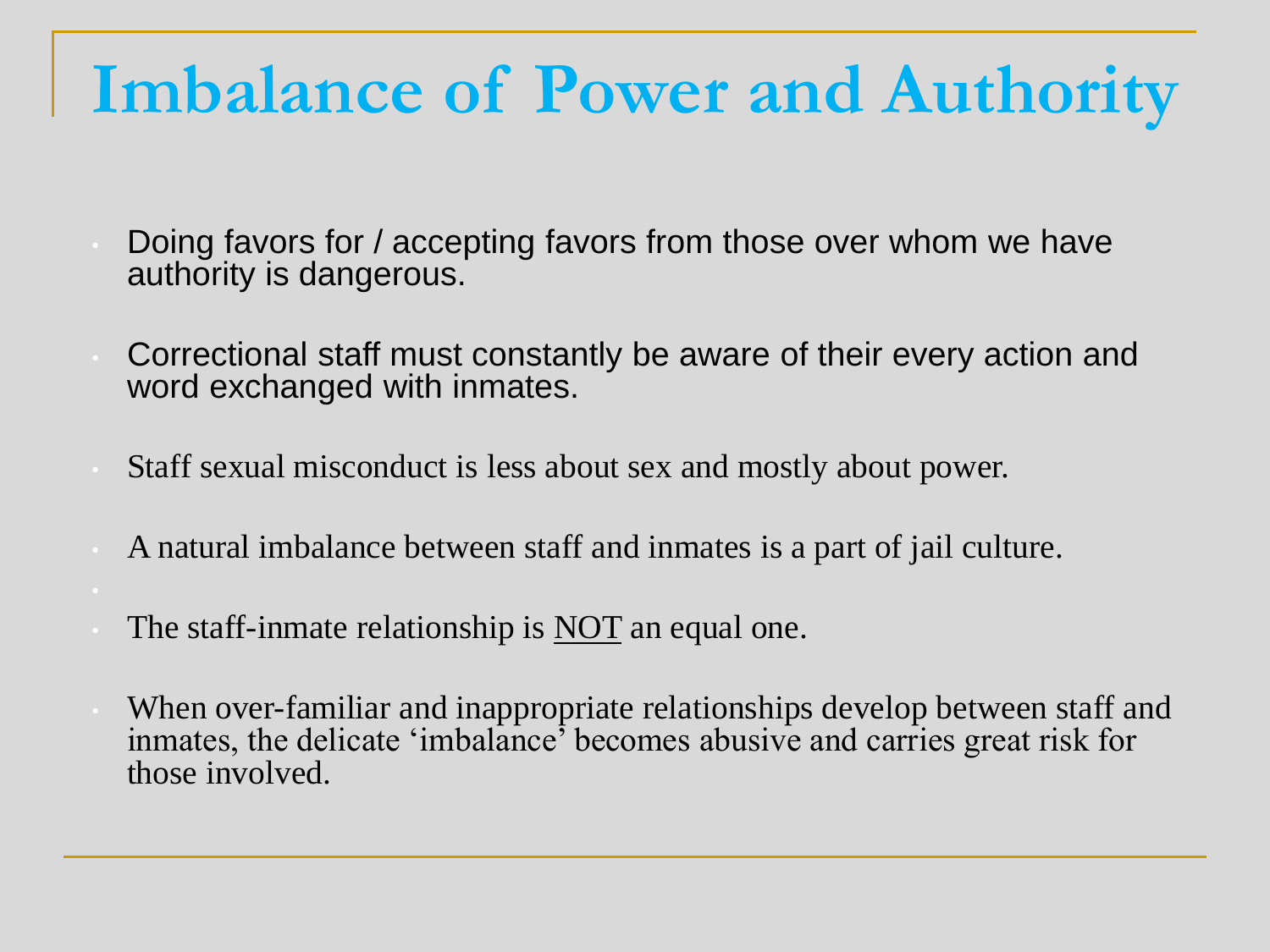### **Inmate Profiles: "At Risk" factors**

#### • History of abuse

– Some inmates have an extensive history of abuse both physical and mental; they will look to stronger personalities for protection

**Addictions** 

– Addictions can lead to inmates being willing to do anything to feed their addiction

#### **Mental Illness**

- A diminished capacity to truly understand a situation can lead to abusive relationships
- **Manipulative Behavior** 
	- Some inmates are bored and looking to see what they can get away with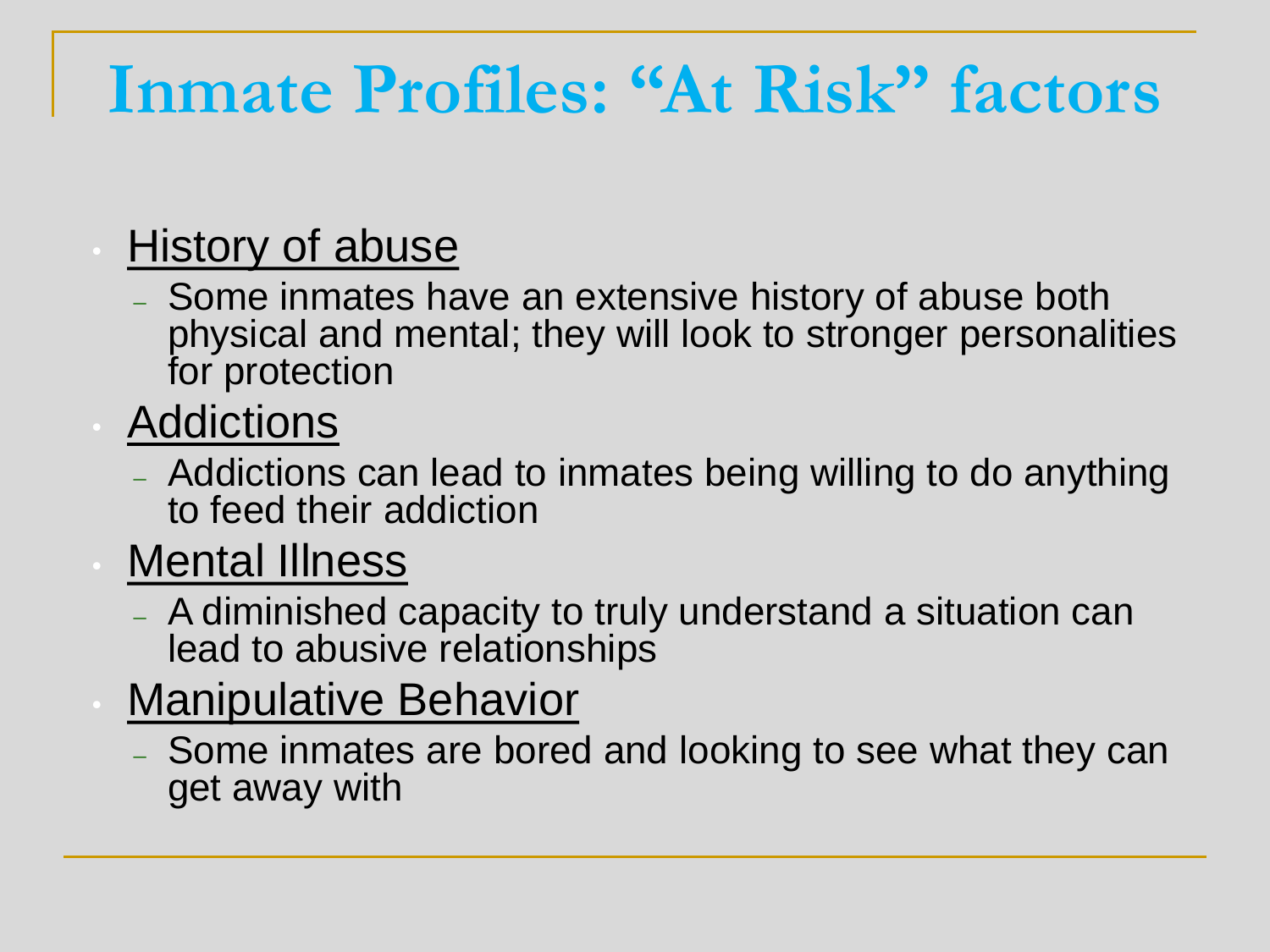## **Ways to protect yourself from inappropriate staff-inmate behavior**

- Have confidence in yourself.
- Don't be easily influenced by others, especially the detainees.
- Be strong. Remember your values and stick to them.
- Don't over socialize with detainees.
- Limit personal information shared.
- Draw strength and support from other staff, friends & family.
- Seek help if necessary.
- Seek help early on.
- Minimize all one-on-one situations with inmates.
- Minimize access to secluded areas.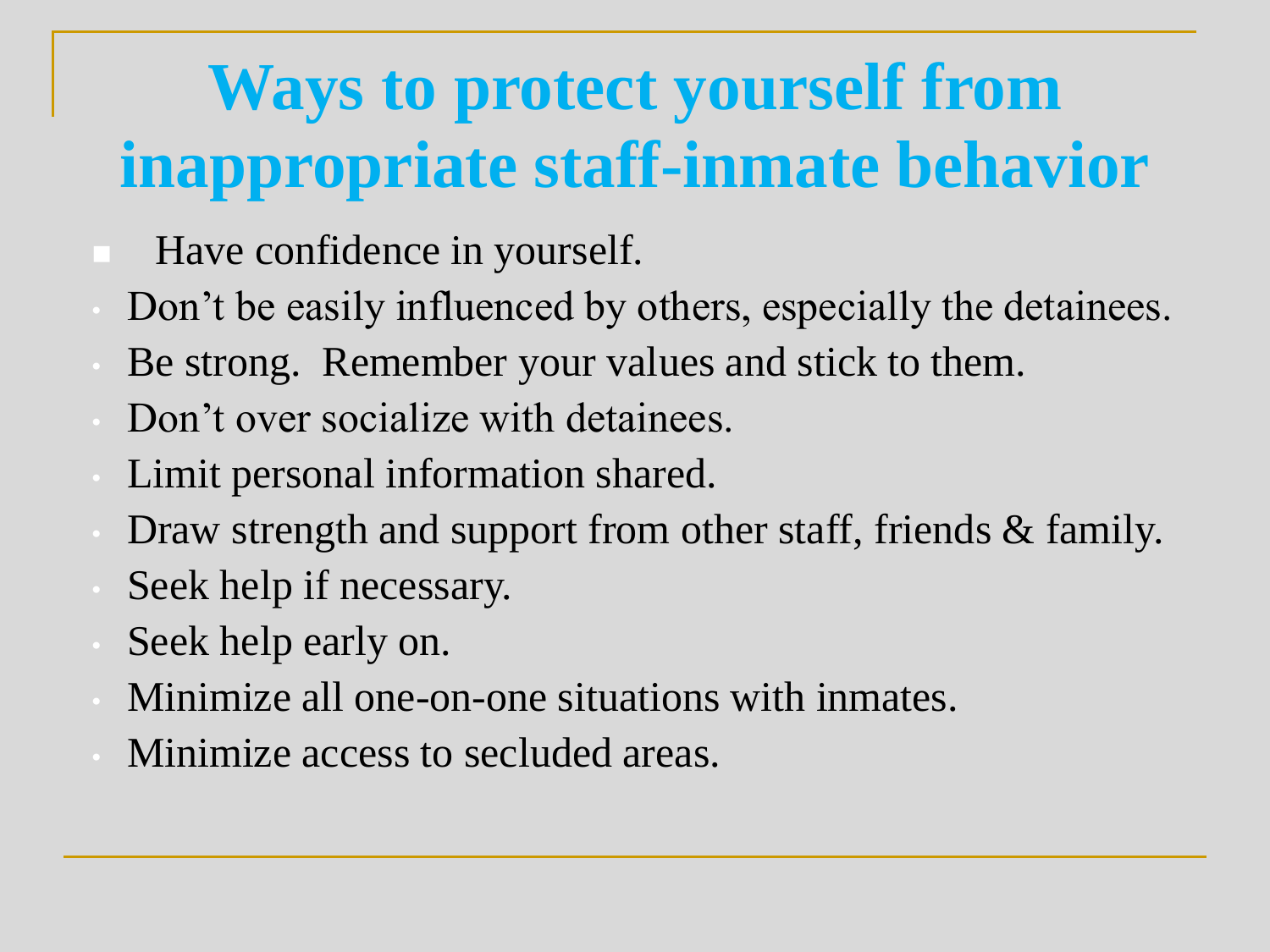# **Ways to protect yourself from inappropriate staff-inmate behavior**

- *Always* report inappropriate inmate behavior.
- Know and follow department policies and procedures.
- Display a professional attitude.
- Understand that some detainees play games, and you are not immune to their manipulation.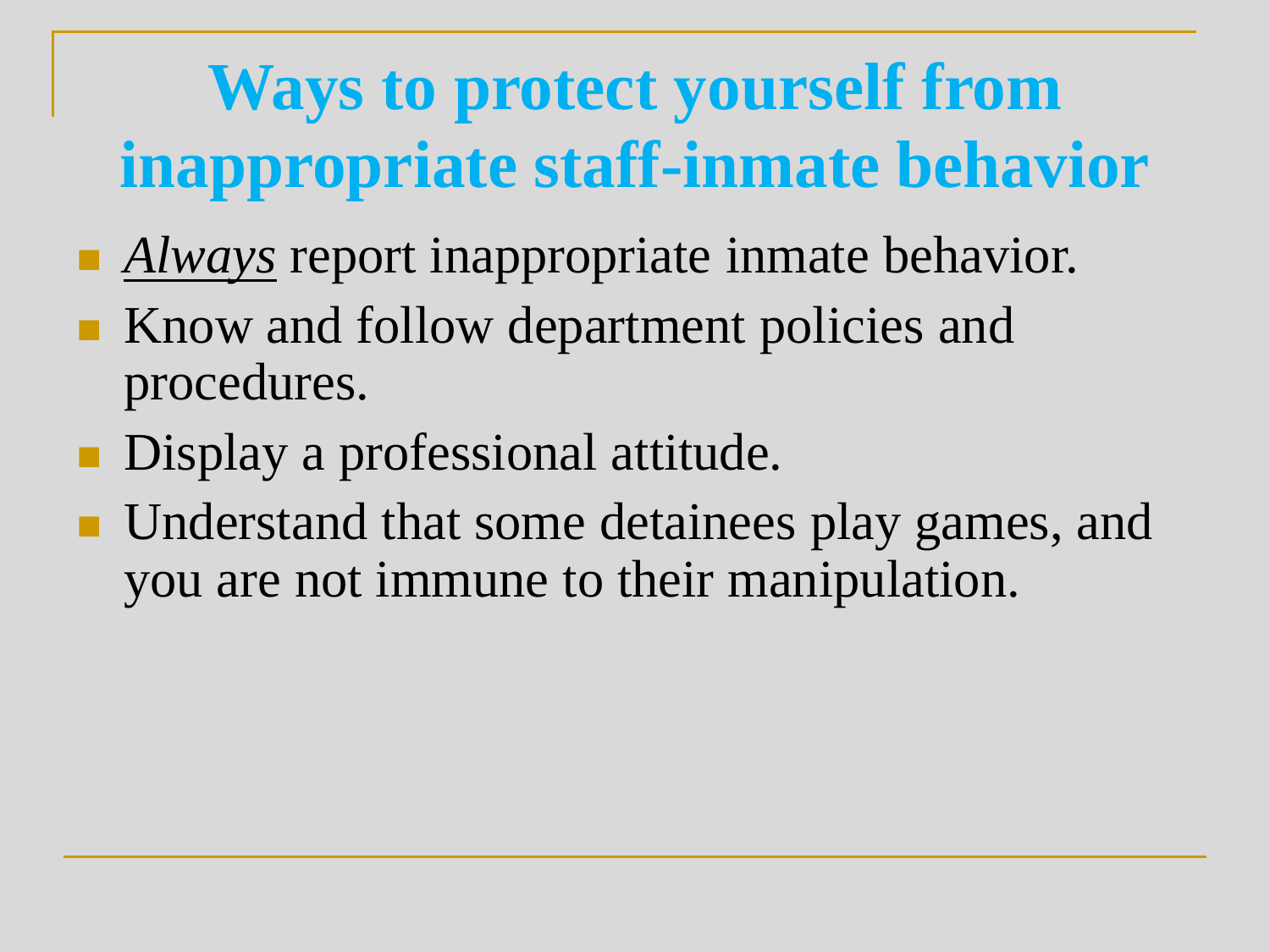# **Our Agency's Responsibilities**

- Commitment from Top Leadership
- Zero tolerance
- Mandatory reporting
- Required behaviors must be role-modeled
- Policies must be explicit
- Effective Training
- Training needs to include: volunteers, contractors, professional visitors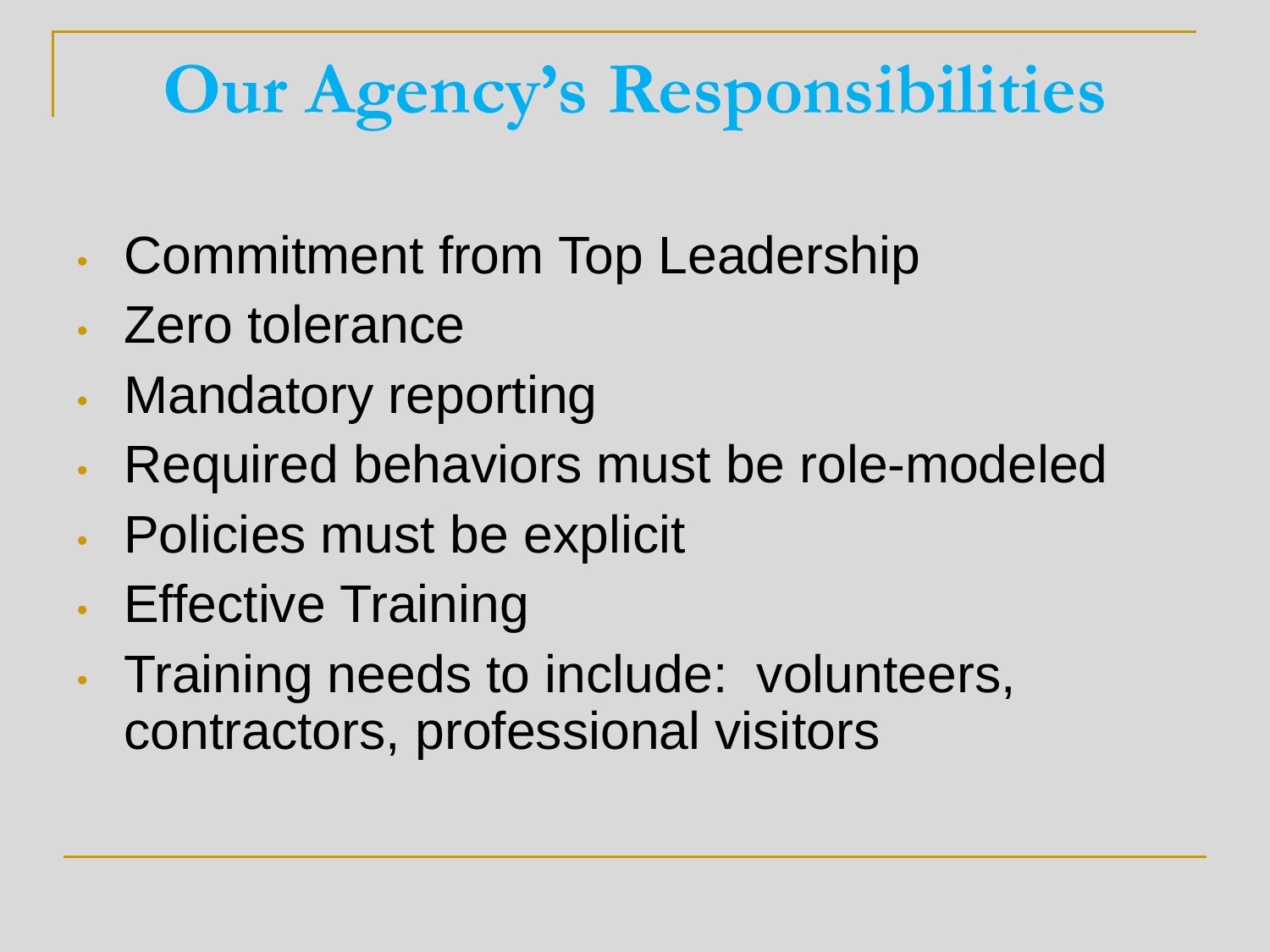# **Our Agency's Responsibilities**

- Investigations must be professional, timely, fair, effective and conducted by trained and supervised investigators.
- There needs to be multiple reporting points for staff and inmates.
- Protection for whistle blowers
- No retaliation